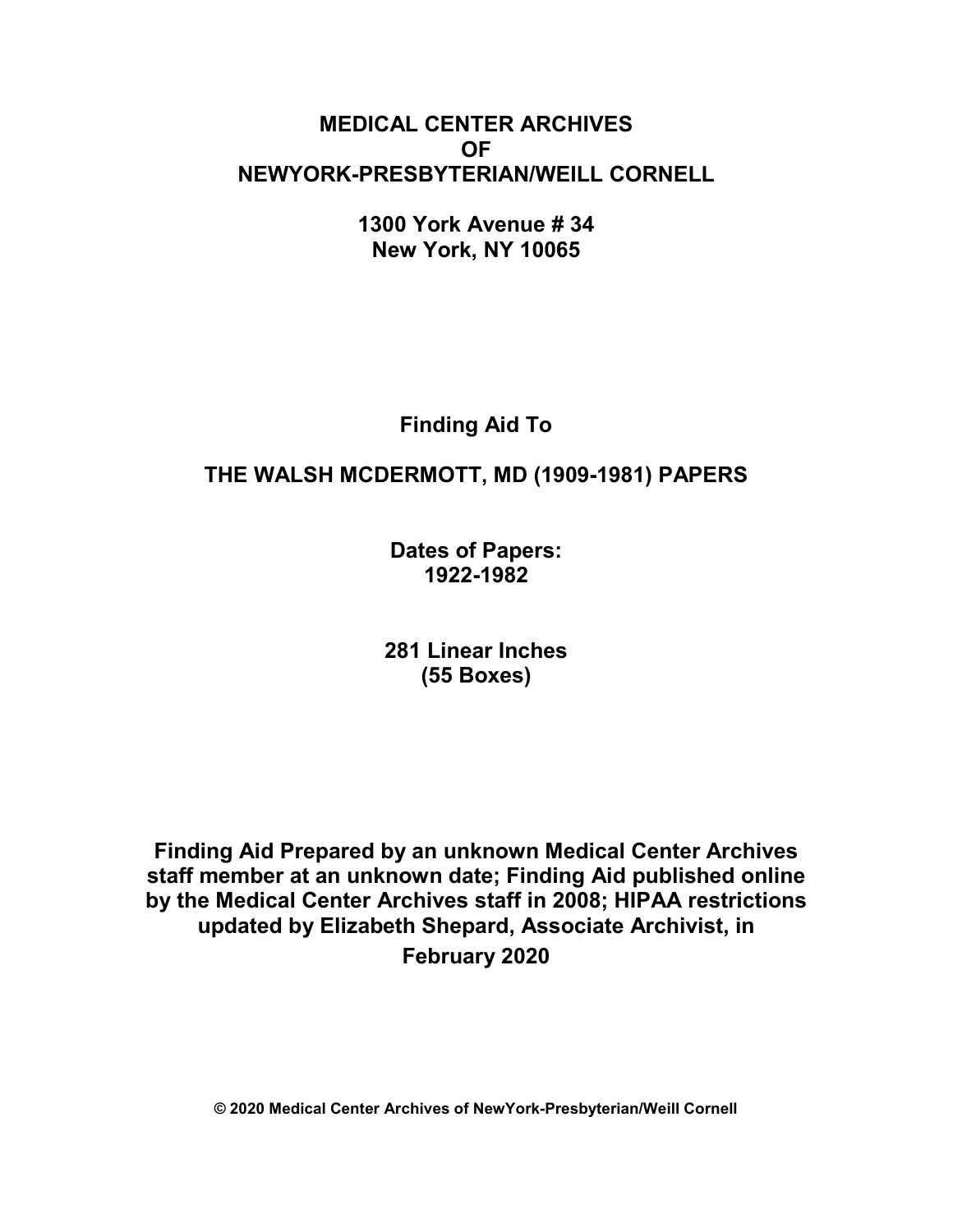#### **Provenance**

The papers of Walsh McDermott were collected shortly after his death in October, 1981 and presented to the Medical Archives by his widow, Mrs. Marion McDermott in early 1982. The papers represent, in large part, material gathered after McDermott joined the Robert Wood Johnson Foundation in 1972. Additionally, Irma Sway, Dr. McDermott's secretary, was instrumental in saving several items from his days at Cornell University Medical College. These were added to the collection. Most of his early correspondence seems to have been discarded by Dr. McDermott.

#### Biography

Walsh McDermott was born in New Haven, Connecticut on October 24, 1909, the son of Dr. and Mrs. Terence McDermott. Although his father had attended Yale, in 1926 the son decided to leave New Haven and entered Princeton University where he spent four uneventful years, to quote him, graduating in 1930. He then attended Columbia University College of Physicians and Surgeons on a \$1500 fellowship granted by the Leonard Schepp Foundation, receiving his M.D. degree in 1934. His internship at New York Hospital began that fall and he went on to serve as Assistant Resident in Medicine. During his residency Dr. McDermott contracted tuberculosis and, as part of his recovery, became staff physician in a newly created syphilis clinic at the Trudeau Sanatorium in Saranac Lake, New York from April to September 1936. Upon his return to New York City he resumed his duties as Assistant Resident, going on to become Physician to the Outpatient Department of New York Hospital, Clinical Assistant Visiting Physician at Bellevue Hospital, Assistant Attending at New York Hospital, and finally in 1950, Attending Physician.

Meanwhile, in 1937 he had become an instructor at Cornell University Medical College where he rose through the years to the rank of Associate Professor of Medicine. In 1955 he was appointed Livingston Farrand Professor of Public Health. He served in that position and as Chairman of the Department of Public Health until 1972. In July of that year, Dr. McDermott retired from Cornell and was made a senior officer of the Robert Wood Johnson Foundation in Princeton, New Jersey, a post he retained until his sudden death from a heart attack in November of 1981.

Because of the dearth of information about Dr. Walsh McDermott's early years, we turn to his memo books and appointment calendars dating from 1951 to give us a glimpse of the man away from his medical pursuits. Dr. McDermott was a devotee of the theatre, attending performances of nearly every popular play on Broadway. He had a subscription to the concerts of the New York Philharmonic and rarely missed one of his Thursday nights. In the summer, Tanglewood and the wonderful open air concerts were a favorite diversion for the McDermotts, who often made the trip from their summer home in Pawling, New York. He was a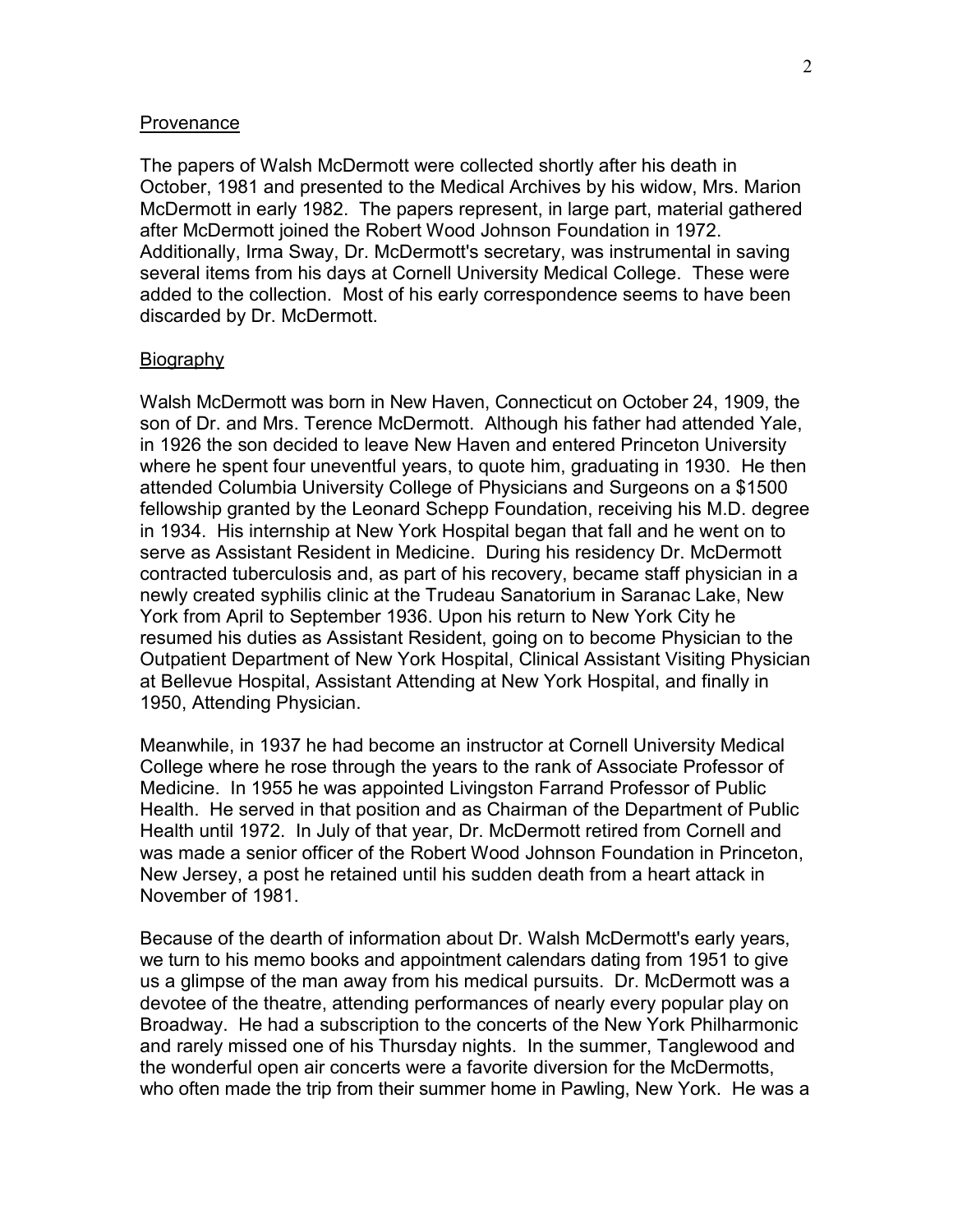real sports fan and, in particular, a Giants football team rooter and regular subscriber. Mrs. McDermotts' family connection with baseball may have had something to do with it, but he attended many Yankee home games and rarely missed the Cooperstown visit following Old Timer's Day. Mrs. McDermott's father, Larry MacPhail, was a well-known figure in baseball, particularly in the Yankee organization.

In the memo books, the many references to political activities and election and primary days indicate a keen interest on Dr. McDermott's part. Indeed, we were told by Dr. Paul Beeson, a close friend and colleague, that Dr. McDermott was an active and loyal Democrat.

Mrs. Marion McDermott, nee MacPhail, was born in Oak Park, Illinois; received her earlier education in Ohio, and her Master's degree from Columbia University. Her field of specialization was psychology, and her early employment in the field was as a case worker in the Cincinnati, Ohio Juvenile Court. From there she came to New York Hospital, where she worked from 1936-1940, leaving with the title of Clinic Executive. It was at this time that she met her future husband. Mrs. McDermott is best known for the work she did at Time-Life, Inc., starting at Time magazine as a researcher and going on to join the Editorial Department. She switched over to Life magazine's Editorial Department in 1947, was later made Editorial Executive of the magazine, and remained with it until her retirement in 1972.

#### SELECTED WRITINGS

According to his own bibliography, Dr. McDermotts' writing began in 1941 with a paper on a cure or treatment for syphilis written with Drs. Downs and Webster. These experiments were forerunners of his later work with sulfonamide and its effect on the TB bacillus, and of his famous work in 1952 on isoniazid. Antimicrobial therapy and his theories about it continued to fascinate Dr. McDermott throughout his lifetime. Another subject which continued to interest him was microbial persistence and the resistance of microbes to various drugs, almost as soon as they were discovered. Many papers involved the work that he was doing with penicillin in treating diseases from endocarditis through pneumonia and tertiary syphilis. In 1960 Dr. McDermott, along with Deuschle, Adair, Fulmer and Loughlin wrote about modern medicine in the Navajo community, referring to the work they were doing in the Many Farms-Cornell experiment. In 1967, with Paul B. Beeson, Dr. McDermott edited the 12th Edition of the Cecil Loeb Textbook of Medicine, as well as contributing valuable material to the book in the form of several chapters in 1971.

Another of his interests reflected in papers was medical education and the interaction of doctor and patient, subjects he found time for in 1977 and 1978. One of his Health-Clark Lectures became "Toward a Medicine that Fits", one of his best known papers in the Seventies. His final efforts were an incomplete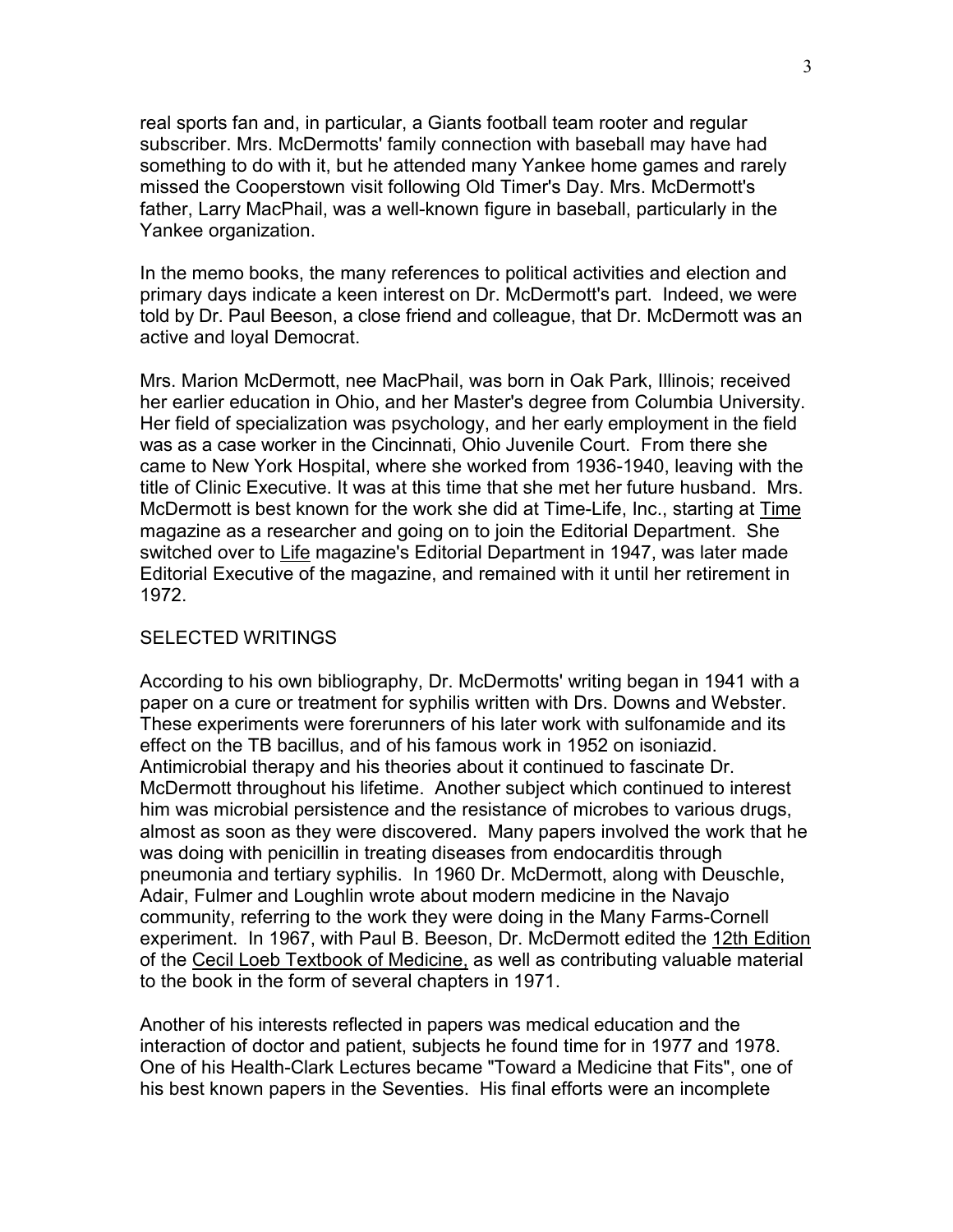manuscript for a book that he had titled "Ramifications" and which seemed to sum up his life work and philosophy. This manuscript was taken over by Dr. David Rogers, President of the Johnson Foundation, who presented it in the form of a short paper, editing most of the material away from Dr. McDermotts' original idea for a book.

#### AWARDS AND HONORS

Dr. McDermott's early research on tuberculosis and syphilis earned him the Lasker Award in 1955. During his work on TB, Dr. McDermott became interested in and actively concerned with the health problems of the Navajo Indians in Arizona and helped set up the Many Farms experiment there under the sponsorship of Cornell University Medical College. He later served as Chairman of a Presidential Task Force on the American Indian at the request of President Lyndon B. Johnson. This led to his service on a number of national committees concerned with health in underdeveloped countries and with sending biomedical technology to these areas. Among them were: the Development Assistance Panel of the President's Science Advisory Committee; the U.S. delegation to the United Nations conference on the application of science and technology for the benefit of less developed areas, and the Research Advisory Committee of the Agency for International Development.

Dr. McDermott was a member of many prestigious scientific societies, including the National Academy of Sciences. He was Chairman of the Board on Medicine of the Academy, and was one of those instrumental in the evolution of the Board into the Institute of Medicine.

In 1972 when he retired from the Livingston Farrand Chair in Public Health, Dr. McDermott accepted an appointment as Professor of Public Affairs in Medicine at Cornell University Medical College. When he achieved emeritus status in 1975, he became Special Advisor to the President of the Robert Wood Johnson Foundation.

Some of the other awards and honorary degrees resented to Dr. McDermott include: the Trudeau Medal (1963), the Bruce Award (1968), the Woodrow Wilson Award (1969), the Cornell University Medical College Alumni Award (1972), honorary degree from Princeton University (1974), the George M. Kober Medal - Public Health (?) (1975), honorary degrees from Dartmouth University and the Medical College of Ohio, Toledo (1976), the Alpha Omega Alpha Honor Society, Leader in American Medicine Award (1978), and the Blue Cross/Blue Shield Award (1979).

#### APPOINTMENTS

Cornell University Medical College:

1935-1955 Instructor in Medicine, CUMC; Assistant Professor of Medicine, CUMC; Associate Professor of Medicine, CUMC, Division of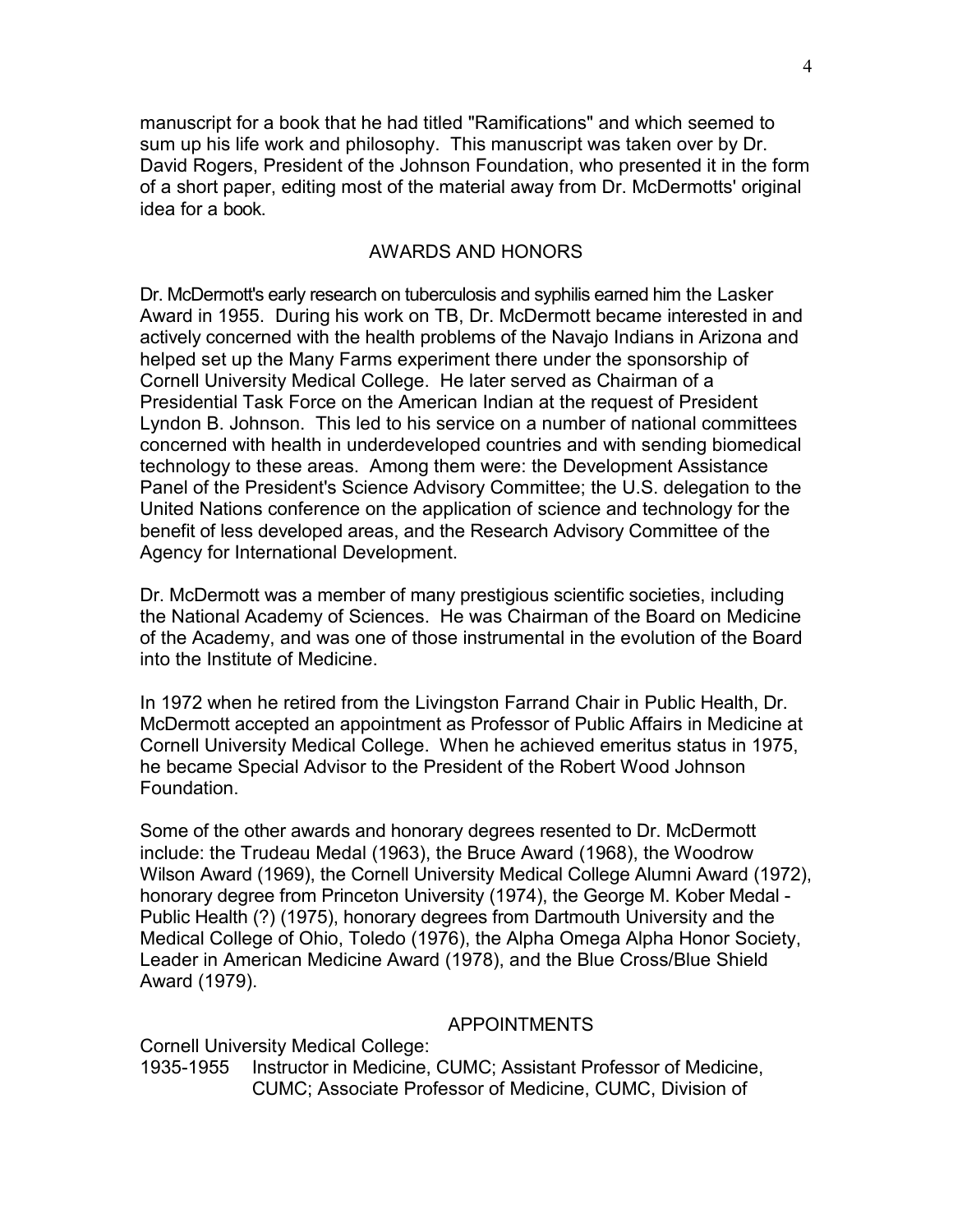|                    | Infectious Diseases.                                                                                         |
|--------------------|--------------------------------------------------------------------------------------------------------------|
| 1955-1972          | Livingston Farrand Professor of Public Health/Chairman of                                                    |
|                    | the Department of Public Health, CUMC.                                                                       |
| 1972-1975          | Professor of Public Affairs in Medicine, CUMC.                                                               |
| 1955-1972          | Member, Executive Faculty, CUMC                                                                              |
| 1969-              | Comm. on Program for Disadvantaged Minorities (ad hoc Exec.<br>Faculty)                                      |
| 1969-              | Comm. on Advisability of Establishing a Dept. of Behavioral<br>Sciences (ad hoc Exec. Faculty) -Search Comm. |
| 1969-1972          | Comm. on Review (of promotion to academic positions higher than<br>instructor)                               |
| 1969-1970          | Chairman, subcomm. on Social Issues, Comm. on Academic<br>Programs - Chairman, ad hoc Comm. on Governance    |
| 1971-              | Chairman, Stubenbord Lectureship Comm.                                                                       |
| 1958               | Comm. for the selection of recipient of annual Award of                                                      |
|                    | Distinction of the CUMC Alumni Association Social                                                            |
|                    | <b>Psychiatry Advisory Board</b>                                                                             |
| Cornell University |                                                                                                              |

Cornell University:

| 1966-1967 | 1st Steering Comm., Cornell Program on Structural          |
|-----------|------------------------------------------------------------|
|           | Change and Modernization of Developing Nations,            |
|           | <b>Cornell University Center for International Studies</b> |
| 1954-     | Director, Cornell-Navajo Tuberculosis Chemotherapy Program |
|           | (supported by Navajo Tribal Council)                       |

New York Hospital:

| 1934-1935 | Intern in Medicine, N.Y. Hospital                                                 |
|-----------|-----------------------------------------------------------------------------------|
| 1935      | Asst. Resident in Medicine, N.Y. Hospital                                         |
| 1936      | Staff Physician, Trudeau Sanatorium (April-September)                             |
| 1936-1937 | Asst. Resident in Medicine, N.Y. Hospital                                         |
| 1937-1942 | Physician to Outpatient Dept., N.Y. Hospital                                      |
| 1937-1942 | Clinical Asst. Visiting Physician, Medical Service, 2nd Div. Bellevue<br>Hospital |
| 1942-1947 | Asst. Attending Physician, N.Y. Hospital                                          |
| 1947-1950 | Associate Attending Physician, N.Y. Hospital                                      |

1950-1972 Attending Physician, N. Y. Hospital

#### **Scope and Content Note**

The McDermott Collection is made up of four separate series: office and personal files (Boxes 1-16), memo books and calendars (Boxes 17 and 18), awards and memorabilia (Boxes 19 and 20) and correspondence files (Boxes 21-49). The material within each series represents a wide variance of dates, some of the items going back to the Thirties and Forties, most of them pertaining to events of the late Sixties and Seventies, up to the time of Dr. McDermott's death in 1981. The papers only briefly reflect Dr. McDermott' s work in medicine and research,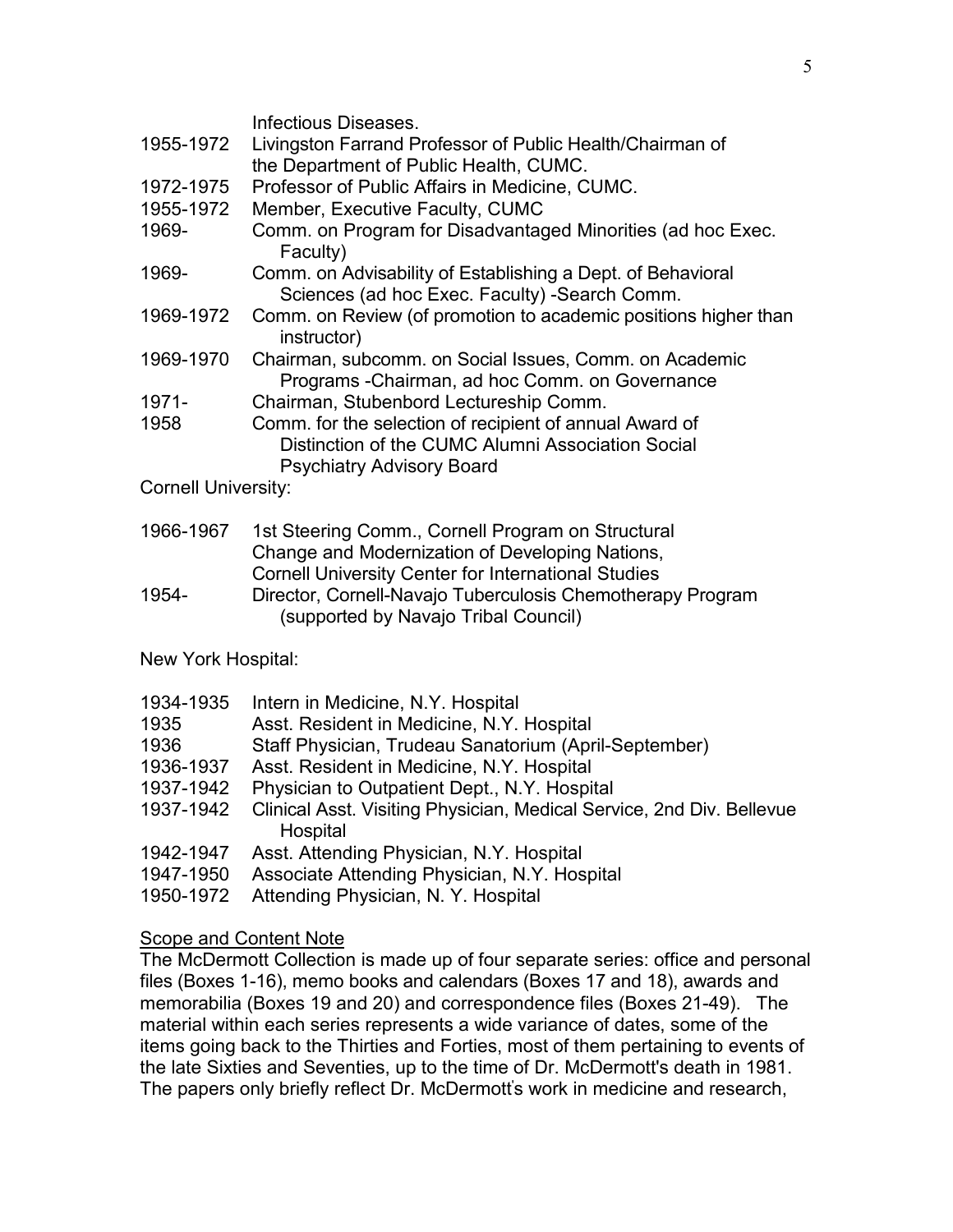his investigation into the early use of antibiotics and the discovery of isoniazid, his introduction to the field of public health which later became his specialty, and his career at Cornell University Medical College. His interest in the Navajo people (Boxes 10 and 11) is well documented, as is the work done from 1955 onward with the establishment of the Cornell-Many Farms experiment in Arizona on malnutrition and its related diseases.

The bulk of the material concerns the work done by Dr. McDermott at the Robert Wood Johnson Foundation from 1972-1981 while he was advisor to President of the Foundation, Dr. David Rogers. The files document programs dealing with public health, consideration of candidates for grants, setting up of new divisions, inter-office communications and correspondence, and other Foundation-related matters.

The office and personal files of the Collection contain information about McDermott's interest in the health-impaired elderly, infant and child day-care, research on the use of Interferon, and the continuing search for anti-microbial cures. Many of his research papers are here, some of them accompanied by his original notes and source materials. This series also contains many of Dr. McDermott's speeches, as well as a number of his lectures to medical school students over a period of years (Boxes 7-9). The awards and acceptance speeches are also found in this series.

The field of public health and its many aspects was of primary importance to Dr. McDermott and articles and clippings relating to this occupy a substantial place in the Collection, as do files on the trips he made at the behest of various governments, our own included, to many of the disadvantaged countries of the world (Box 16).

His last, unpublished work, "Ramifications", is included with McDermott's Papers; many of its chapters practically complete (Box 15). The book represents Dr. McDermott's philosophy and is remarkable evidence of his knowledge, his culture, and the broadness of his intellectual outlook. Among the published manuscripts found here, there is correspondence regarding two of his collaborations. One of these was the Cecil Loeb Textbook of Medicine, 12th Edition, which he co-edited with Dr. Paul Beeson. The other was a family medical guide which he edited for the Readers Digest Corporation.

Information about the pre-Foundation days may be gleaned from some of the memo books and calendars in the Collection (Boxes 17 and 18). Unfortunately, there are several gaps in the years of these books and calendars, as well as incomplete entries in some.

The correspondence files of the collection are comprised, in large part, of letters of recommendation from Dr. McDermott to other members of the profession as well as to outstanding organizations on behalf of friends who solicited his help.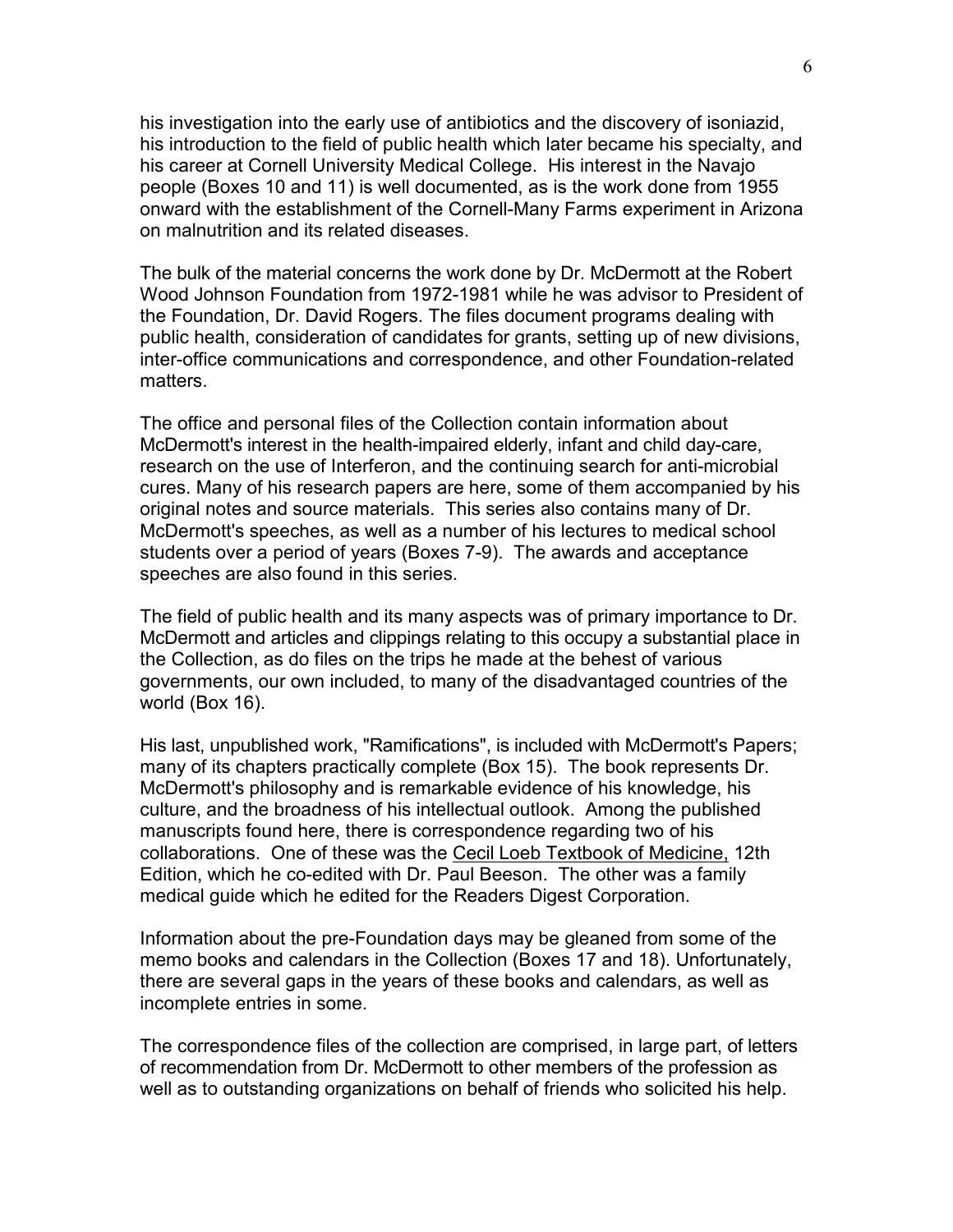His willingness to serve on committees and boards which represented causes arousing his interest and concern are also reflected here, as are other matters of a personal and professional nature (Boxes 21-49).

#### Non-Manuscript Material

This collection contained a group of photographs of Dr. McDermott. Some were pictures of him accepting degrees and awards, attending important functions, and a few were taken by students and colleagues as mementos of certain occasions. These photographs are housed in the Photographs-Personal Collections. Boxes 19 and 20 contain plaques, citations, rosettes, etc. as well as some memorabilia that Dr. McDermott collected over a period of years. A group of slides on the use of sulfonamides were discarded per the advice of the Archivist.

#### **Subjects**

**Antibiotics** Awards **Curriculum** DuBos, Rene **Education** Emergency Medicine **Ethics** Indians, American **Minorities** Muschenheim, Carl Navajo Public Health Reprints Robert Wood Johnson Foundation **Speeches Students Syphilis Tuberculosis** Wartime Activity

#### Container List

- f.1 BlueCross/Blue Shield Award, 4/19/1979.
- f.2 Cornell University Medical College Alumni Award, Spring 1972.
- f.3 Dartmouth College Honorary Degree, 6/13/1976.
- f.4 IOM Dinner Correspondence, 4/3/1974.
- f.5 Kober Medal, 4/14/1975.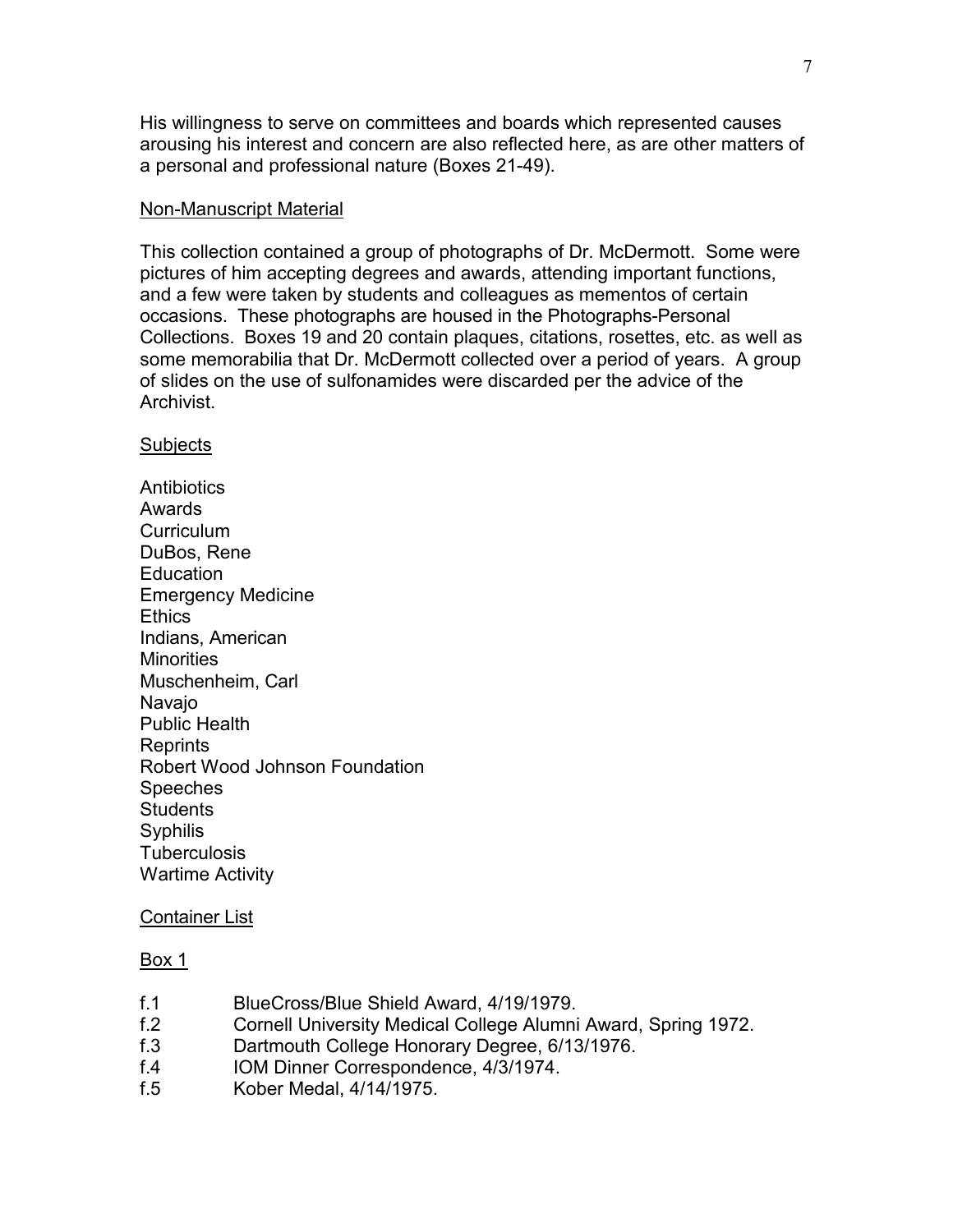## Box 1 (cont)

- f.6 Medical College of Ohio Honorary Degree, 9/1976.
- f.7 Princeton Honorary Degree, 6/11/1974.
- f.8 Woodrow Wilson Award, Princeton, 2/22/1969.
- f.9 Bibliographies, 1946-1978.
- f.10 Biography, Clippings, C.V.'s, citations.
- f.11 Early Biography, 1941-1967; C.V. corrected to 1972.
- f.12 Irma Sway's "Autobiography Completion", 12/1982. (Restricted-HIPAA) (2 copies)

## Box 2

- f.1 Irma Sway's "Autobiography Completion", 12/1982. (Restricted-HIPAA) (2 copies)
- f.2 Biography-Birth Certificate, Passport, etc., 1938-1953. (Personal Information file). (Restricted-HIPAA)
- f.3 McDermott, Marion, 1954-1973.
- f.4 Military Service and Background, 1930-1943.(Restricted-HIPAA)
- f.5 Obituaries, 10/17/81.<br>f.6-7 Names/Addresses/Te
- Names/Addresses/Tel. #'s, a-z, [1960's?]
- f.8 New Democratic Club, 1953-1966.
- f.9 Personal Correspondence (WWII), 1941-1945.
- f.10 Personal Correspondence, 1939-1964. (Restricted-HIPAA)
- f.11 Recollections of McDermott for Kober Award (by others), 1941-1955. (Restricted-HIPAA)

## Box 3

- f.1 Clinical Scholars (RWJF) , 7/1973 12/1980.
- f.2 Clinical Scholars Program, 6/1976.
- f.3 Clinical Scholars Program, Beginnings, 1969-1976.
- f.4 Clinical Scholars Program, Article on Medical Practice, 6/1981.
- f.5-6 Correspondence, Miscellaneous, 1938-1963, 1978-1979.
- f.7 Correspondence, Himsworth/Beeson, 1978-1980.
- f.8 Correspondence, Cecil Text, 1973-1977.
- f.9 Correspondence, Robert Wood Johnson Foundation, 1972-1978.
- f.10 Cornell University Medical College, Report on Task Force, 2/27/1974.
- f.11 Cornell University Medical College, Implications, 2/1974.

- f.1-2 Cornell University Medical College, Assessment, 2/1974-9/1974
- f.3 Cornell University Medical College, Dean's Lunch, 5/1976.
- f.4 Cornell University Medical College, Pending, "Games," 1967.
- f.5 Cornell University Medical College Lectures, Class of 1979, 1/2/1976.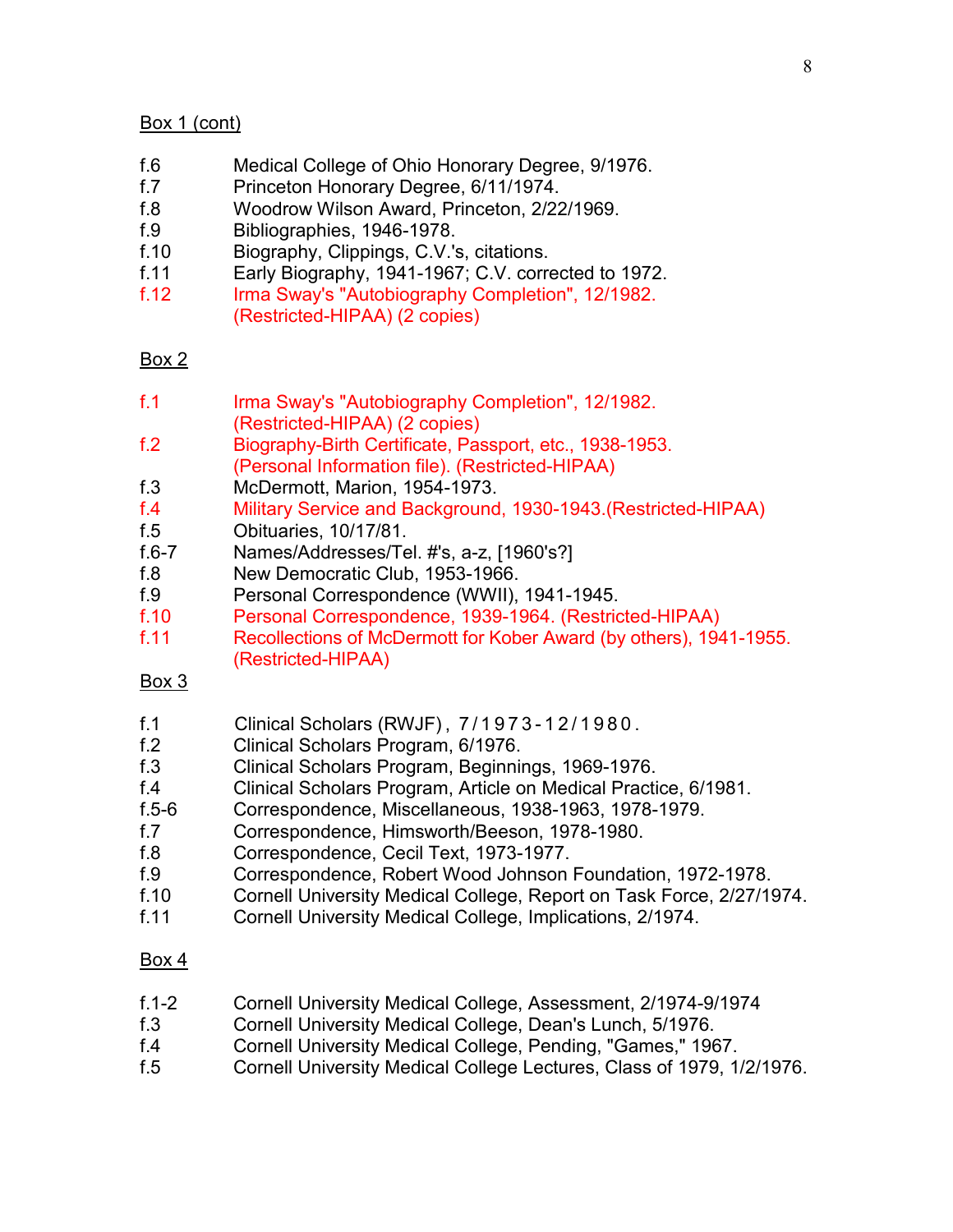#### Box 4 (cont)

- f.6 Cornell University Medical College, Class of 1976 (Many Farms), 1/17/1973
- f.7-8 Cornell University Medical College, 1975, Session V and VI (Bedford), 1/1972.
- f.9-10 Cornell University Medical College, Sessions I-III, 12/1971-1/1972.
- f.11-12 Cornell University Medical College, Class of 1973 (Urban Patterns), 4/1971.
- f.13 Cornell University Medical College, Class of 1974, 2/1/1971.
- f.14 Cornell University Medical College, Orientation-1974, 9/9/1970.
- f.15 Cornell University Medical College, 3rd Year-Ethics, 3/10/1956.
- f.16-17 Cornell University Medical College Lecture Notes on TB to Medical Students, 1955-1965. (Folder 17-Restricted-HIPAA)
- f.18 Cornell University Medical College, Livingston Farrand Correspondence, 4/1955.
- f.19 Cornell University Medical College, Medical Grand Rounds, 12/18/1975. (Restricted-HIPAA)
- f.20 Cornell University Medical College, Psychiatry Grand Rounds, 9/14/1977.
- f.21 Cornell University Medical College, Proposal Re: Maximum Growth, 3/26/1969.

## Box 5

- f.1 Cornel University Medical College, Symposium, Transcript and Papers, "Social Determinants of Research" with Sir Peter Medewar, 3/29/1968.
- f.2 Child Care, Infant Care, Mahoney & Jones, 12/5/1975.
- f.3-4 Infant Day Care Study, 1974.
- f.5 Infant and Burn Centers, 1975
- f.6 Development Assistant Notebook, 2/1961-8/1964.
- f.7 Environment Essay, etc., 1980.
- f.8 General Medical Care, Notes, 1974-1975.
- f.9 Health Impaired Elderly, 10/1979-12/1979.
- f.10 Health Co-op. Feinstein, 1980.
- f.11 Health, Evaluations, 1/1980-10/1981.

- f.1 "Impact of Health Care Systems", 2/1980.
- "Institution Building in Biology and Medicine", 1964.
- f.3 Interferon-Antibiotic Therapy, Source Material with McD.'s Notes, 1974-1980s
- f.4 Robert Wood Johnson Foundation, Buck Hills Retreat, 7/29/1976.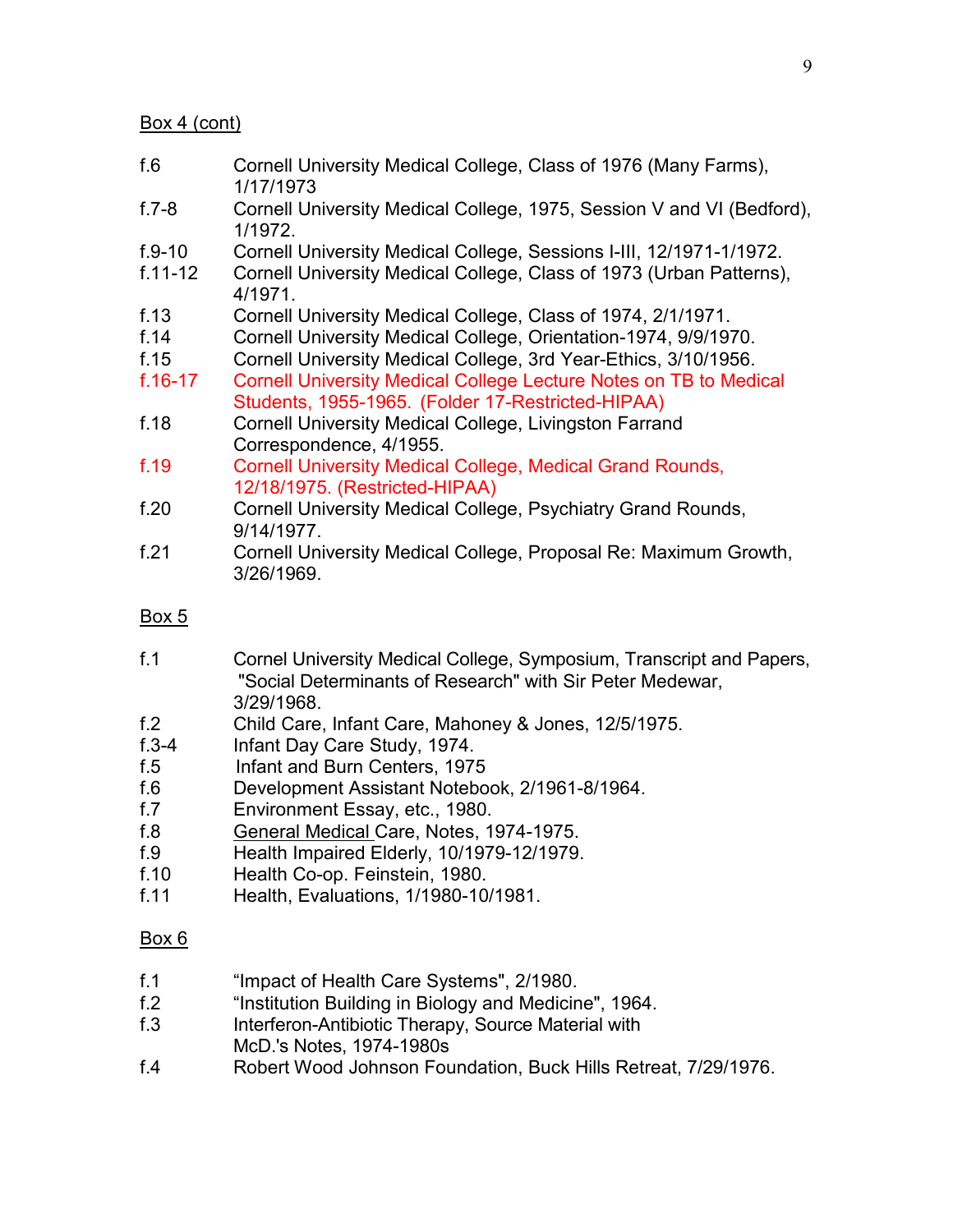## Box 6 (cont)

- f.5 Robert Wood Johnson Foundation, Rutgers Retreat (Cherry Hill), 2/19/1981.
- f.6 Robert Wood Johnson Foundation, Ethics and Foundation Behavior Oct./Nov. 1979.
- f.7 Robert Wood Johnson Foundation, Goals of Foundation, 6/11/1980.
- f.8 Robert Wood Johnson Foundation, Retreat, Nassau Inn, 7/1972, 3/1972.

## Box 7

- f.1 Robert Wood Johnson Foundation, Princeton Conference, 3/3/1972.
- f.2 Robert Wood Johnson Foundation, "Rationale for Foundation Programs," 5/21/1980.
- f.3-4 Robert Wood Johnson Foundation, Retreat, Rye Town Hilton, with Notes, 7/1979-2/1980.
- f.5 Robert Wood Johnson Foundation, Retreat, Seaview ["Issues"], 6/3/1977.
- f.6 Robert Wood Johnson Foundation, Retreat, Shawnee, 7/30-38/1/1980.
- f.7 Robert Wood Johnson Foundation, Suggested Programs, 5/19/1980.
- f.8 Lectures and Speeches, Academy Forum Speech, 2/17/1975.
- f.9 Lectures and Speeches, ACOG Meeting, 11/24/1975.
- f.10 Lectures and Speeches, Hattie Alexander Memorial, 4/1977.
- f.11 Lectures and Speeches, TB Data for Above, 1977.
- f.12 Lectures and Speeches, American College of Physicians, Ethics Notes, 4/12/1 [not given]
- f.13 Lectures and Speeches, American Lung Association, N.J., 5/20/1981.
- f.14 Lectures and Speeches, AOA Lecture, 4/16/1975.
- f.15 Lectures and Speeches, Arden House [Medical Education] 1/1/7/1981.

- f.1-2 Lectures and Speeches, Aspen Institute, 8/1980, [Joe Slater], 8/2-7/1981.
- f.3 Lectures and Speeches, SREPCIM/Assoc. for American Physicians, 4/24/1981.
- f.4 Lectures and Speeches, Caldwell Lecture Introduction, 1979.
- f.5 Lectures and Speeches, Categorical Center Concept Proposal and Speech, 5-7,
- f.6 Lectures and Speeches, Change in National Program", Notes, 7/10/1974.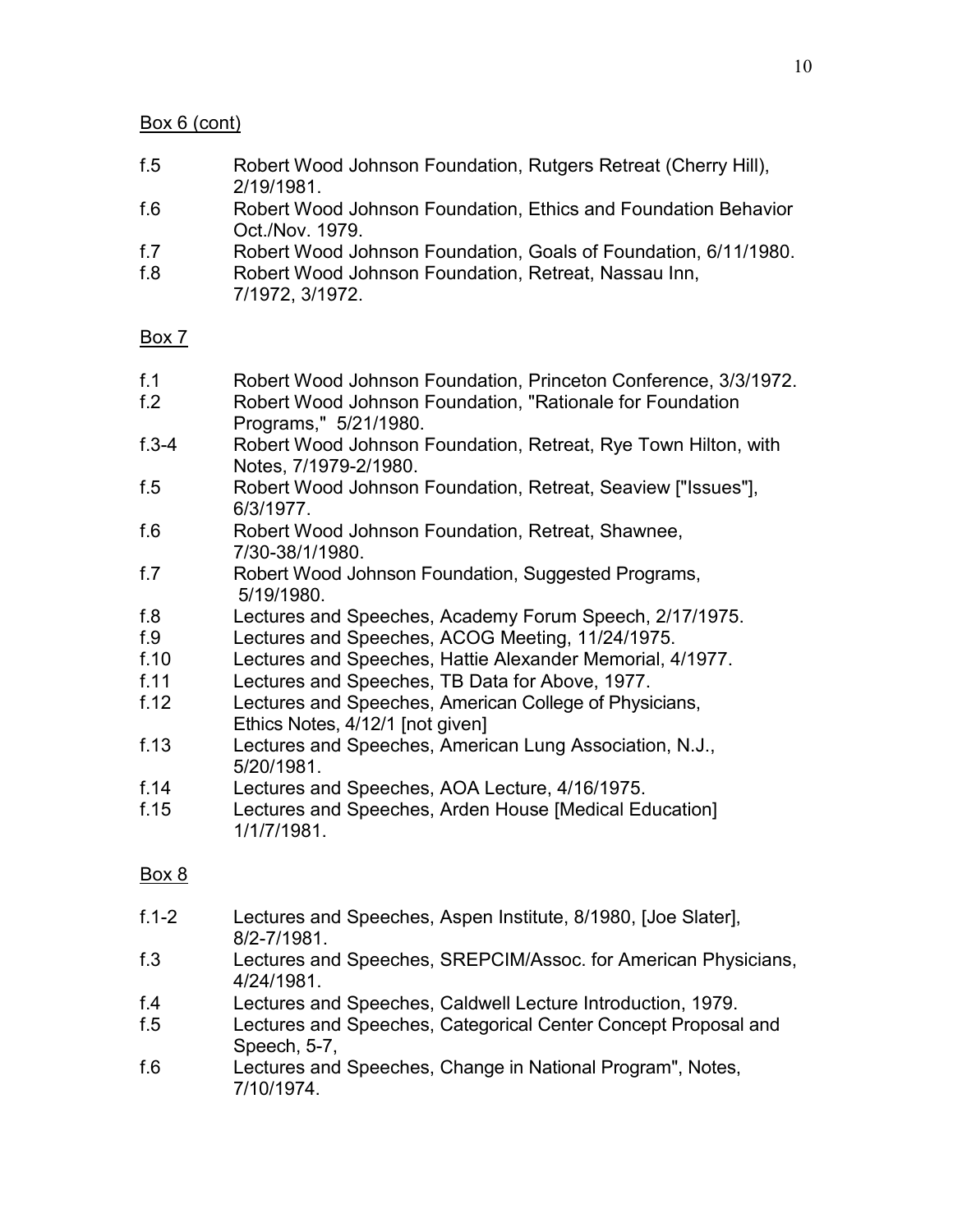#### Box 8 (continued)

- f.7 Lectures and Speeches, Change, 9/6/1972 and Others 10/18/1973, Notes.
- f.8 Lectures and Speeches, Charter Day, Address, 09/1960
- f.9-10 Lectures and Speeches, "Contradictions in Medical Cures", Earl Moore Talk, 5/1974-4/1975 and Correspondence re" talk, 5/18/1974.
- f.11 Lectures and Speeches, Cornell University Medical College Alumni Association, Dean Luncheon, 5/14/1976
- f.12 Lectures and Speeches, Democratic Forum, 2/1960.
- f.13 Lectures and Speeches, "Education and General Medical Care" New Seabury, 6/3/1980.
- f.14 Lectures and Speeches, "Ethics and Prevention", 4/17/1979.
- f.15 Lectures and Speeches, "Ethics and Vietnam", Ohio Hall Lecture 5/16/1967
- f.16 Lectures and Speeches, "General Medical Care", Address to Faculty, Cornell University Medical College
- f.17 Lectures and Speeches, "General Medical Care", HRC Scientific Colloquium, 2/21/1975.

- f.1 Lectures and Speeches, Health Clark Lecture, 3/27/1975. [Includes Chapters I-III of "Towards a Medicine That Fits", 1971-1973]
- f.2 Lectures and Speeches, Health Clark Lecture, 11/2/71.
- f.3 Lectures and Speeches, London Lecture, 1971.
- f.4 Lectures and Speeches, "Major Trends in U.S. Medical Schools," 7-8/1979
- f.5 Lectures and Speeches, Medical College of Ohio at Toledo, Notes 9-10/1976; 6/1981.
- f.6 Lectures and Speeches, "Medical Consequences of Nuclear War"
- Lectures and Speeches, Medical Education (oral version), 12/1979.
- f.8 Lectures and Speeches, "Medicine in 20th Century", Reunion, Class of 1924, Princeton.
- f.9 Lectures and Speeches, Miscellaneous speeches, 9/1968-10/1980.
- f.10 Lectures and Speeches, AOA Address, Nassau Inn, 4/16/1975, 7/11/1975.
- f.11 Lectures and Speeches, Paley Lectures, P & S, 8-10/1979, Paley II & III, 11/1976
- f.12 Lectures and Speeches, Paley Lecture, Notes, n.d.[c1976].
- f.13 Lectures and Speeches, Paley Lecture, Notes, 10/1976, Correspondence re: "Perspectives," 1977-1980.
- f.14 Lectures and Speeches, Technology and Diseases Lecture, 3/28/1966.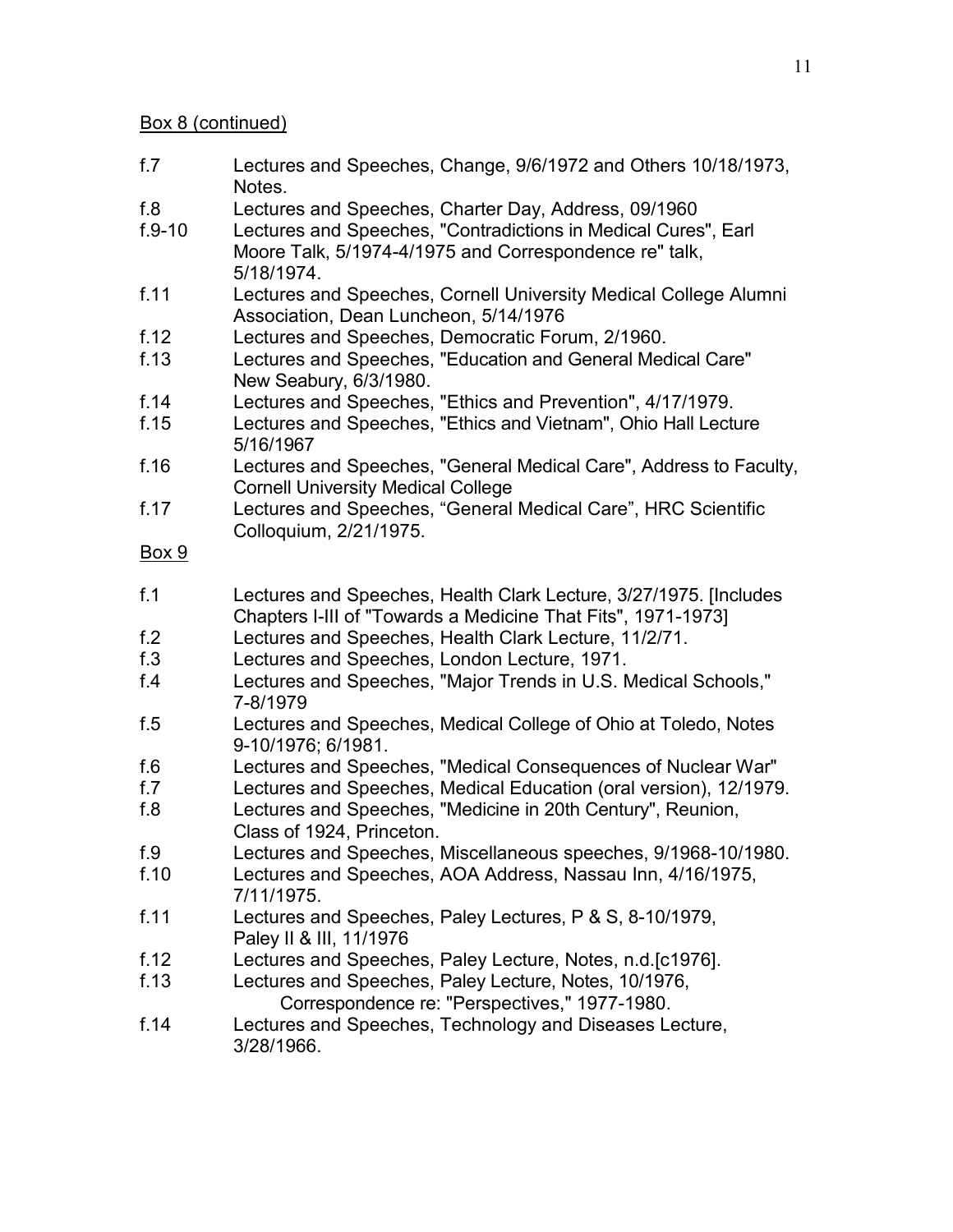- f.1 Lectures and Speeches, Talk, P & S Alumni Day, 5/4/1974.
- f.2 Lectures and Speeches, Practitioner/Ethics, 12/10/1954. [not given]
- f.3 Lectures and Speeches, Princeton course, "Medicine in Modern America", Sp.1981
- f.4 Lectures and Speeches, William Allen Pusey Memorial Lecture, 10/28/1949.
- f.5 Lectures and Speeches, "Role of Soviet Technology in Development Assistance Drafts, notes and Corrected Copies, [post 1960].
- f.6 Lectures and Speeches, Peter Hervey Smith Lecture and Correspondence, 1976
- f.7 Lectures and Speeches, Society for Research and Education in Primary Care, 4/12/1981, Internal Medicine.
- f.8 Lectures and Speeches, Technology Assistance Panel Statement, 11/10/1960.
- f.9 Lectures and Speeches, Technology and Change, 3/1978.
- f.10 Lectures and Speeches, "Technologic Fix" Staff Presentation, 6/27/1978.
- f.11 Lectures and Speeches, "Medical Consequences of Nuclear War," Caldicott Conference, 6/1981.
- f.12 Lectures and Speeches, "Medical Education", Essay drafts and Correspondence 11/1979-1/1981.
- f.13 Lectures and Speeches, "Medical Education", McD. Paper Draft, 12/1979.
- f.14 Medical Education in Hawaii, Reprints by Others, 1970-1978.
- f.15 Medical Education in Hawaii, Background Comments.

#### Box 11

- f.1 Medical Education in Hawaii--Philosophy, Memos and Reprints, 1970-1976.
- f.2 Medical Education in Hawaii--"On Deaning", McD. Evaluation of D.E Roger's paper.
- f.3 Memo to L.C. Carter on Multi-disciplines in Medical Education, 6/10/1970.

## **Navajo Indian Affairs and Cornell-Many Farms**

- f.4 Indian Affairs, Washington Post article, 2/1968.
- f.5 Interim Report on Indian Health, Comm. on American Indian, 6130/1959.
- f.6 Many Farms: Bruce Lecture, 4/1/1968 and Drafts and Alternative Starts, 6/30/1969
- f.7 Many Farms: Aspects on Health, Comm on American Indian, 6/30/1959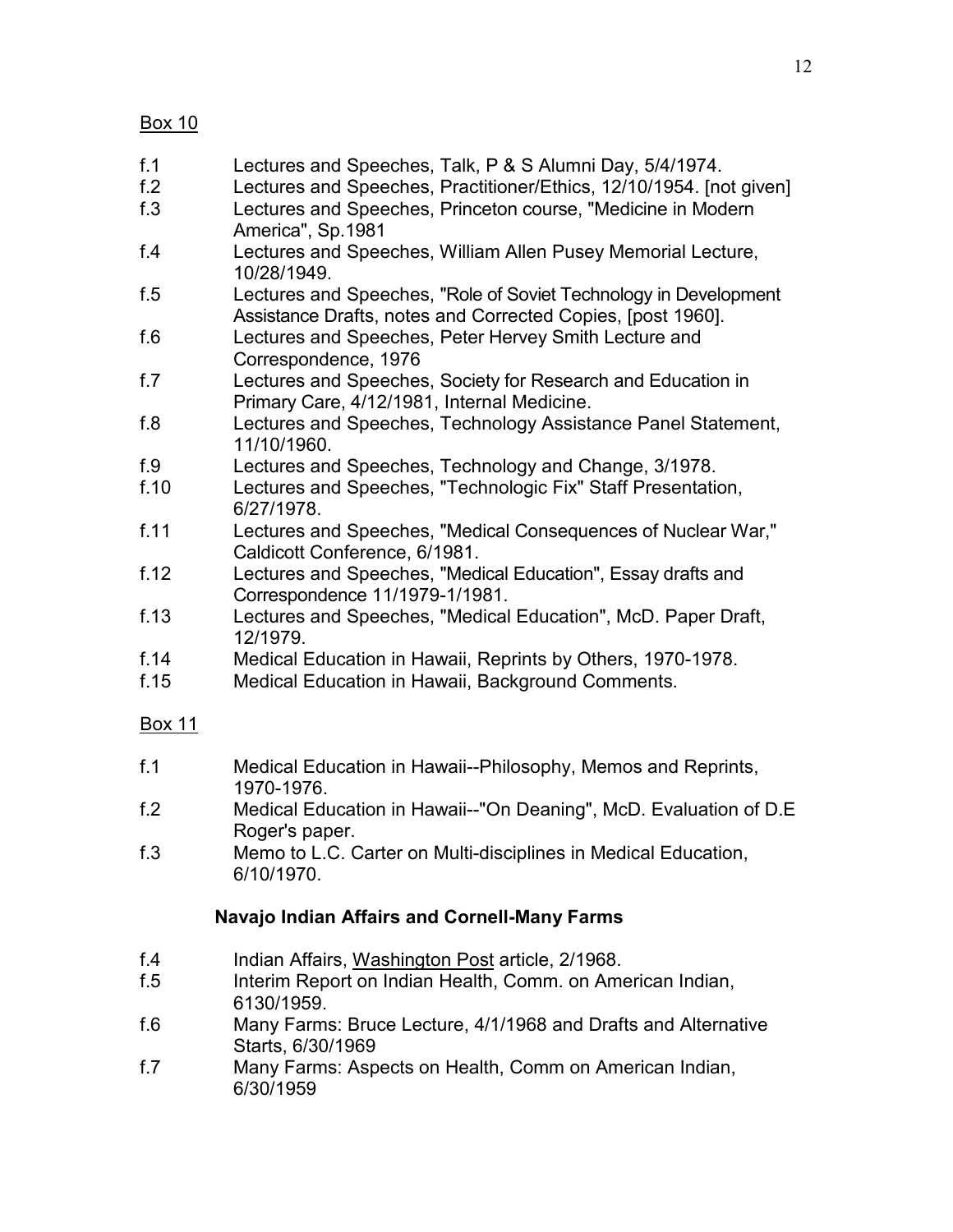# Box 11 (cont)

- f.8-9 Many Farms: Navajo Women, 6/1962 [Bernice Loughlin's Thesis]. (Folder 9-Restricted-HIPAA)
- f.10 Many Farms "Gyla's Study on Infant Diarrhea", c1960.
- f.11 Medicine and Modernization: The Navajo Experience at Many Farms, Early Chapters, 1965.

- f.1 Navajo-Cornell Field Health Research Project, 3/1/1959.
- f.2 Navajo- Cornell Field Health Research Project, Health Care Experiment at Many Farms, 1972
- f.3 Navajo-Cornell Field Health Research Project, Final Report, 1957-1962
- f.4 Navajo Health Authority, 1/1968-12/1974
- f.5 Navajo Indian Reservation, Clippings and Reprints, 1971-1978.
- f.6 Navajo Nation, Arizona, 10/1977-4/1980.
- f.7 Navajo Nation Health Population, Proposal, 9/1980.
- f.8 Navajo "Oral History Tape" Transcript, 1951-1952.
- f.9 Navajo Project, 1957-1962.
- f.10 Navajo Tribal Council Excerpts, 4/1952-6/1959.
- f.11 "Nutrition and Status in Navajo Indians", E. Franklin's Thesis, 5/1975.
- f.12 Programs for American Indian Presidential Task Force, 1966.
- Box 13
- f.1 Syllabus for Teachers in Navajo Health, 1960.
- f.2 Ohio Presbyterian Homes, 8/1980-10/1981.
- f.3 "Oxford Companion to Medicine,"Correspondence with Paul Beeson, 9-10/1981.
- f.4 Papers and Reprints, "Air Pollution", Scientific American, 8/1961.
- f.5 Papers and Reprints, American Review, 2/11/1973.
- f.6 Papers and Reprints, Babies Hospital--Proposal on Medical and Surgical Unit with McD's Notes, 1928-1929.
- f.7 Papers and Reprints, "Bits and Pieces", n.d.
- f.8 Papers and Reprints, Burke Rehabilitation Center re: Alzheimer
- f.9 Papers and Reprints, "Gaming", excerpt on Biomedical Research
- f.10 Papers and Reprints, Governance Report (McD chair), 1/24/1972.
- f.11 Papers and Reprints, Lists, 1970, 1972, NIH Changes, 1963-1968.
- f.12 MacLeod, Colin, Biographical Memoir
- f.13 Papers and Reprints, "Medical Teaching of Past Century," Plans for Paper, 1976.
- f.14 Papers and Reprints, "Microbial Persistence" Reprints, 1956-1966.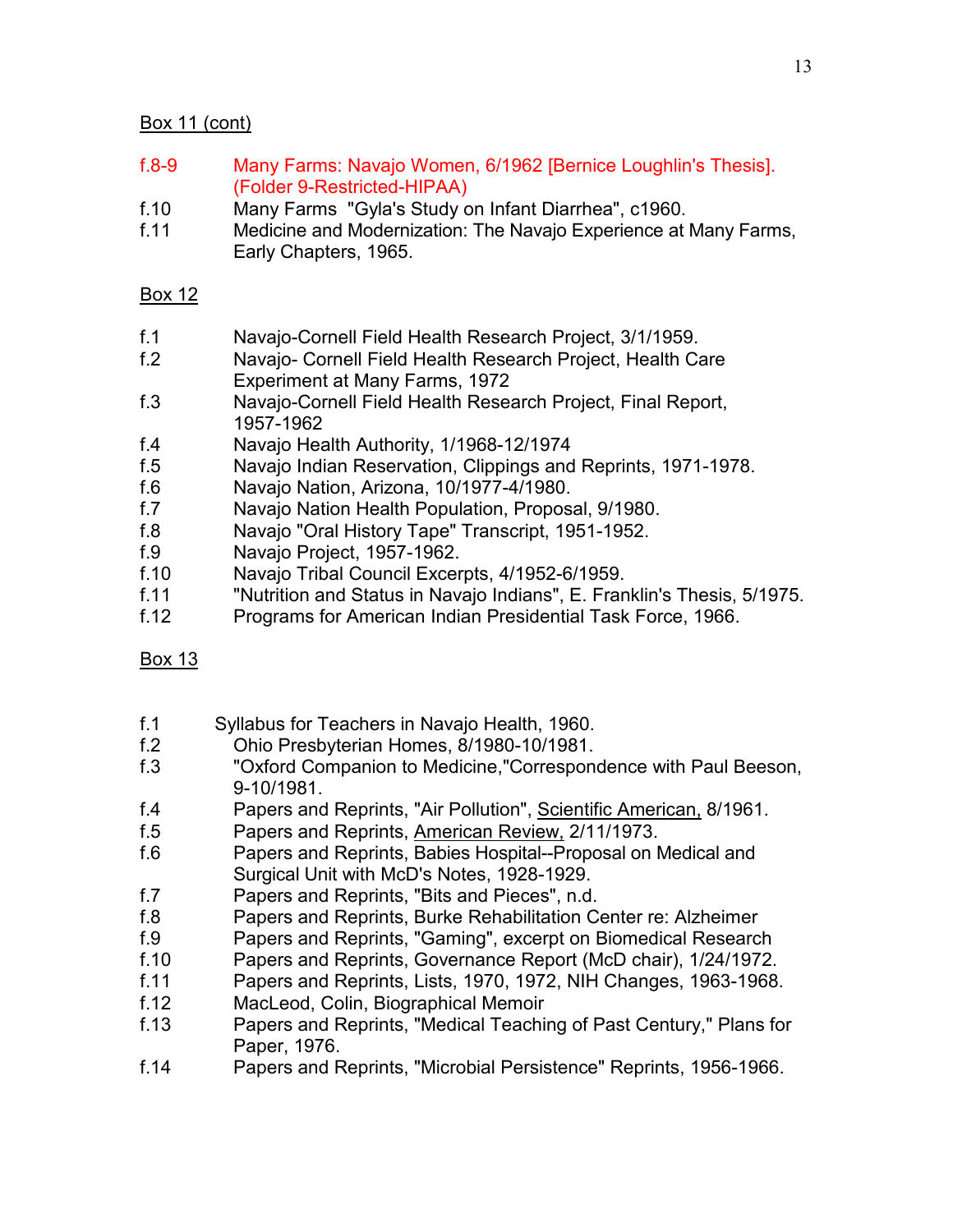#### Box 13 (cont)

- f.15 Papers and Reprints, "Microbial Persistence," Rough Drafts and Reprints, 1967-1970
- f.16 Papers and Reprints, "Microbial Persistence" Reprint and Data, U.S Public Health Service, 1946-1980.
- f.17 Papers and Reprints, Miscellaneous Ideas, Philosophies, etc. for Papers, 1972-1980.
- f.18 Papers and Reprints, Miscellaneous Correspondence, etc., 1961-1981.
- f.19 Papers and Reprints--Miscellaneous Papers, 1964-1974.

- f.1 Papers and Reprints, Miscellaneous reports on Proceedings, 1967-1972.
- f.2 Papers and Reprints, "Modeling", Notes for Paper, 1972, 1980.
- f.3 Papers and Reprints, "On Tenure" Drafts, 1970-1973.
- f.4 Papers and Reprints, "Penicillin in War Wounds" with Gladys Hobby, Correspondence, 1981.
- f.5 Papers and Reprints, Penicillin , Papers on Research, 1946. (Restricted-HIPAA)
- f.6 Papers and Reprints, Penicillin, Historic Papers, Correspondence 11/1942-1943,
- f.7 Papers and Reprints, P & S Visiting Council, Notes and Summary, 9/13/1979.
- f.8 Papers and Reprints, "Problem Solving", Drafts, Decision-Making, etc. 1975
- f.9 Papers and Reprints, "Problem Solving" Health Care Research, I.O.M., 7/10
- f.10 Papers and Reprints, "Reflections on Costs", 1/23/1978.
- f.11 Papers and Reprints, Reprints by McD, some with his notations, 1961-1978.
- f.12 Papers and Reprints, "R & D in New Development Assistance Programs", [McD Chaired Pres. Sci. Adv. Comm.], 4/30/1961.
- f.13 Papers and Reprints, Statement on Basic Sciences, 1973 [Original paper 3/1968
- f.14 Papers and Reprints, "Specialists", Hunterdon Problem, 1/19/1977.
- f.15 Papers and Reprints, "Three Mile Island", 4-11/1979 [McD's Reaction].
- f.16 Papers and Reprints, Topics for Lectures, Misc.; "The Public Good", Rough Draft, 1976.
- f.17 Papers and Reprints, "Toward a Medicine that Fits", Chapters I-IV and Background Material, n.d.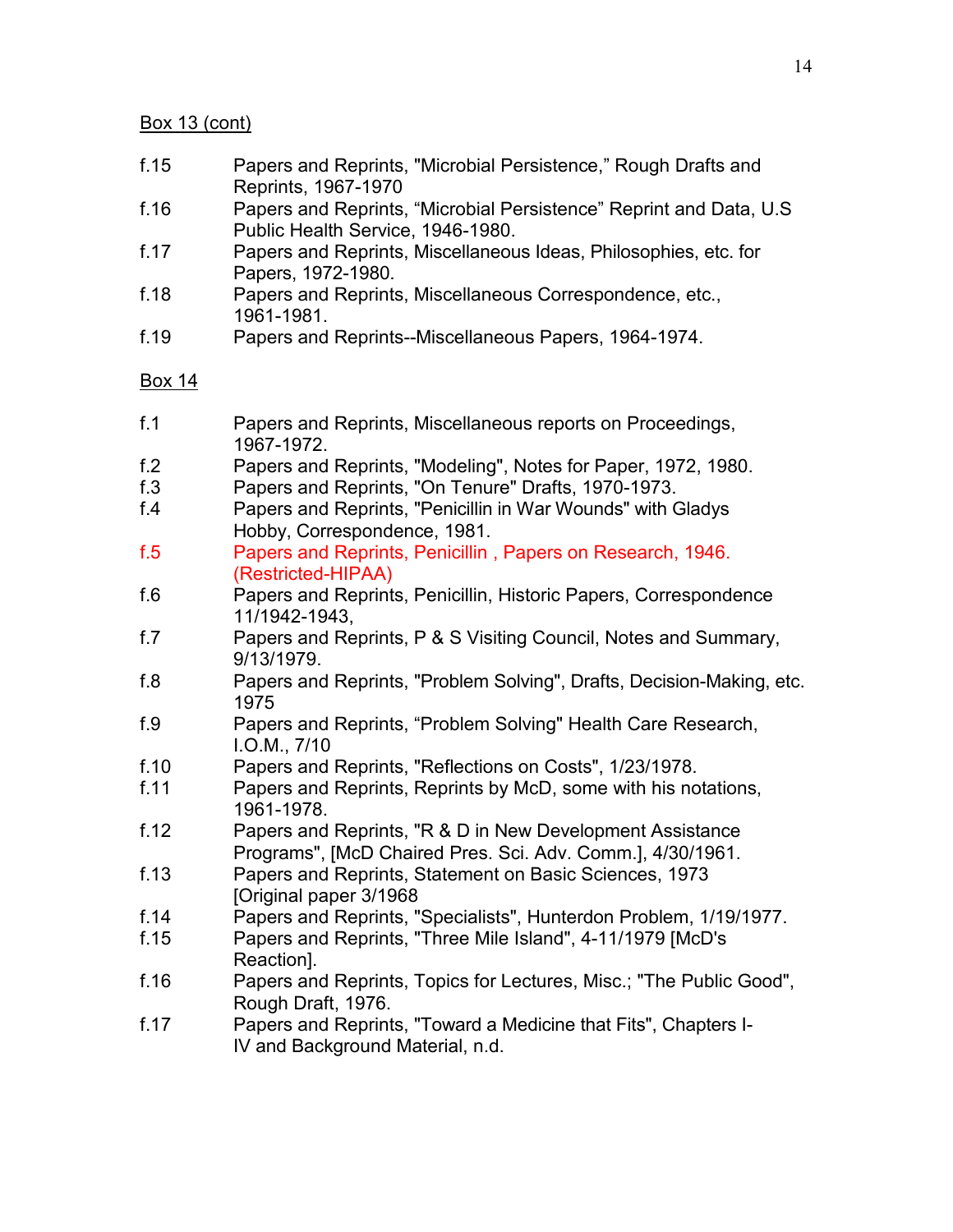- f.1 Papers and Reprints, "Trinity et Seq.", Physicians for Social Control, 1981
- f.2-3 Papers and Reprints, U.N. Conference, Geneva, 2/1963.
- f.4 Pediatrics, Robert Wood Johnosn Papers, 1978-1980.
- f.5 Prenatal Care, N.J. State Dept. of Health, 1981.
- f.6 Planned Foundation Program Concerning Function--Excerpts from Impact", 8/2
- f.7 Public Health--Correspondence with Robert Wood Johnson, "Analysis of Need," 1981.
- f.8 "Quality, etc.", 10/1975; "Meas. the Phys. and His Tech."12/1975[?] and Correspondence, 1975-1976.
- f.9 "Quality of Health Care", Major Version, Notes and Unofficial Bibl 1975.
- f.10 "Quality, etc.", 3 Varying Drafts, 10/1975
- f.11 Reader's Digest, 11/1980-9/1981.

## Box 16

- f.1-2 Reader's Digest--Material for Family Health Guide, 6/1980.
- f.3-4 Reader's Digest--Family Health Guide Copy Done, 4/1981.

## **"Ramifications"**

| f.5 | Working Notebook, 9/26/1980. |
|-----|------------------------------|
|-----|------------------------------|

- f.6 Correspondence Dusseau and McD; Pertinent Papers, 2/1981.
- f.7 Drafts and Tables; Statistics on Causes of Death, 1977-1981.
- f.8 Rough Drafts and Original Chapters, VII and VIII, 12/20/1980.
- f.9 Notes, 1980; Beeson and McD re: 1st Edition of Cecil Textbook, 1977.

## Box 17

## **"Ramifications"**

- f.1 Chapters I-IX--Early Drafts, Tables and Correspondence, 2-3/1981.
- f.2 P.M. Correspondence Dusseau/Sway; Dusseau/Rogers, 1981-1982.
- f.3-12 "Ramifications, "Dr. D.E. Rogers' Notes on MS for Paper Published 1982, Chapters I-IX, XI [Had Been Chapter XIII].
- f.13 Final Notes, Correspondence and paper by David E. Rogers, c. 6/1982.
- f.14 Trips, Egypt Study--Personal Conclusions, 5/1978.
- f.15 Trips, Egypt, Material on Country, Other Studies, 1974.
- f.16 Trips, Egypt, Miscellaneous, 1975.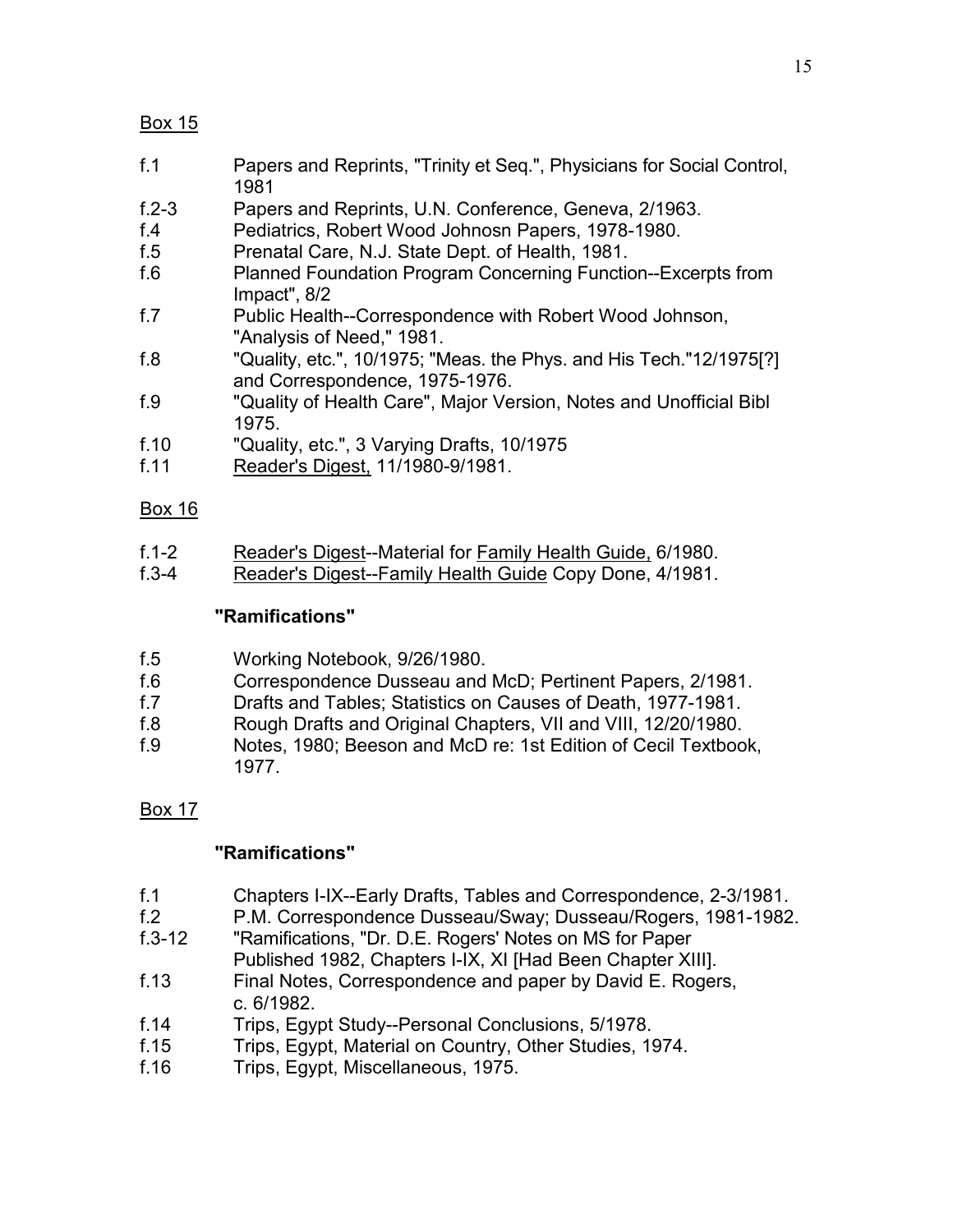- f.1 Trips, McD's Reports on Trips to China (1973), Egypt (1978), U.S.S.R, (n.d.)
- f.2 Tuberculosis, Sterilizing Theory, Report on Izoniad, 3/1964-4/1964.
- f.3 Tuberculosis, Chemotherapy and Pharmacology--Correspondence and Reprints, 1980 [Removed to Archives' Reference]
- f.4 Typhoid Notebook--Reprints on Disease, Notes and Lecture Drafts 1959-1961.
- f.5 Vienna Conference on Science and Technology for Development, 8/1979.
- f.6 Urban Demography, 1973.
- f.7 White House Conference on Aging--Correspondence with N.J. Division 3/24/1978
- f.8 The White House, 12/1960-1/1968.
- f.9 Yearbooks and Memos Books, 1947, 1951, 1953-1954, 1956

#### Box 19

- f.1 Yearbooks and Memo Books, 1957-1959
- f.2 Yearbooks and Memo Books, 1960-1961, 1963
- f.3 Yearbooks and Memo Books, 1964, 1966-1967
- f.4 Yearbooks and Memo Books, 1972-1974
- f.5 Yearbooks and Memo Books, 1975
- f.6 Yearbooks and Memo Books, 1976-1977

#### Box 20

- f.1 Yearbooks and Memo Books, 1978-1979
- f.2 Yearbooks and Memo Books, 1980
- f.3 Yearbooks and Memo Books, 1981

## Box 21

Awards and Memorabilia: Cassette: Talk on "Disappearance of TB", Notes in folder. Award: IOM/NAM, 1971 Award: Albert Lasker/ Public Health Association, 1955. Original newsprint articles (copies in folders) Miscellaneous biographical and non- associative materials. Miscellaneous Awards, 1963-1974. Kober Award, 1975. NAS Rosette Award: American Academy of TB Physicians, 1953 Ed. Wolfson dedication, 1958. Saturday Evening Post, Many Farms article, 1955.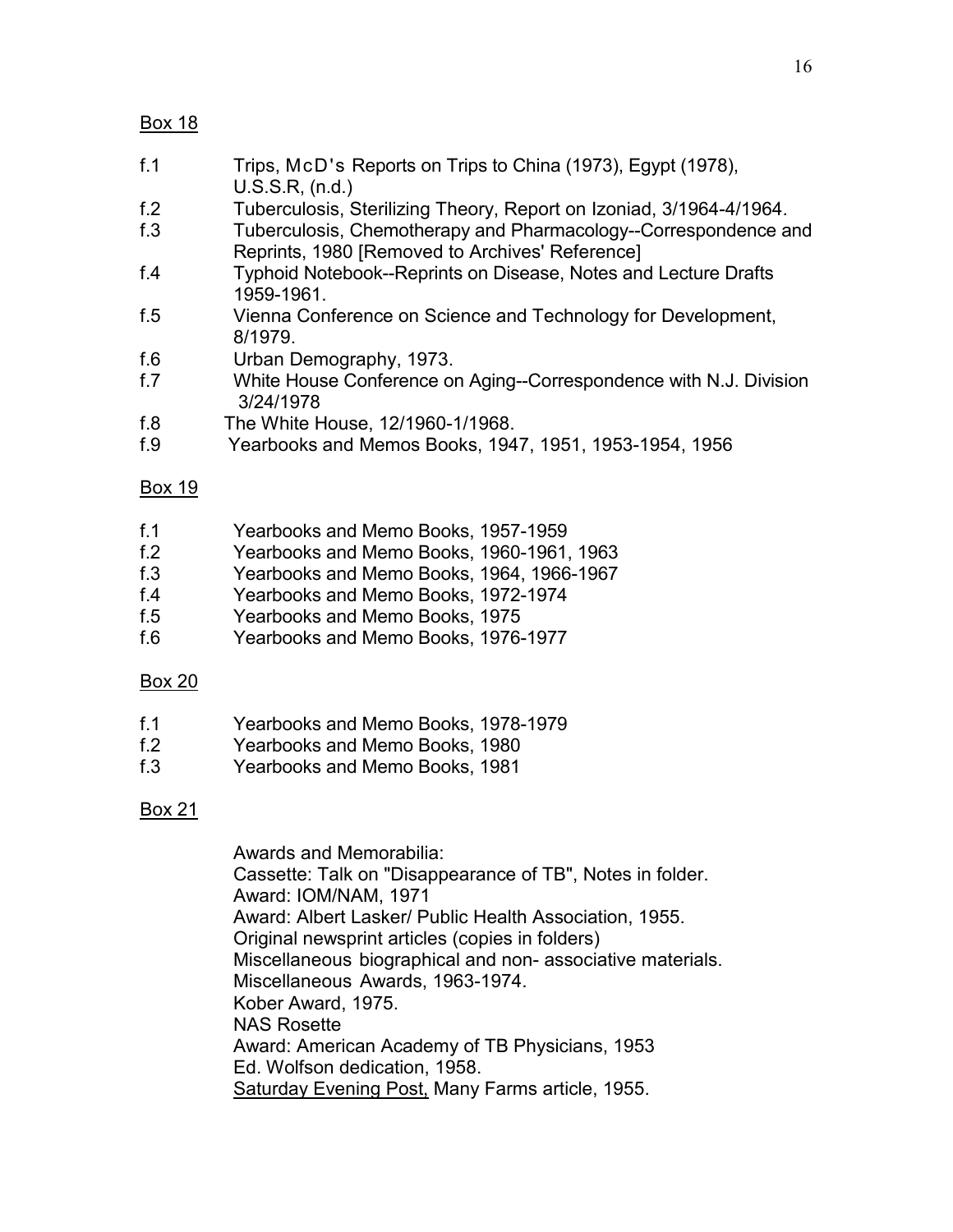Misc Paperweights

- Box 23 (Correspondence Files)
- f.1 A (General), 12/1972-7/1981.
- f.2 Abortion, 8/24/1981.
- f.3 Adding on Strategy, 3/13/1978.
- f.4 Advisory Committees, n.d.
- f.5 A.I.D. Report, 8/1974.
- f.6 Aiken, Linda, 6/1977.
- f.7 Alderman, Michael H., 9/1974-6/1981.
- f.8 Allen, John, 2/1980-12/1980. (Restricted-HIPAA)
- f.9 Almy, Thomas, 4/1977-5/1979.
- f.10 Altman, Lawrence K., 4/1974-5/1980.
- f.11 American College of Physicians, 3/1979-1/1980. (see photo file)
- f.12 American Epidemiological Society, 1971-1979.
- f.13 American Lung Association, 1974-1981.
- f.14 American Society for Clinical Investigation, 1975-1981.

#### Box 24

- f.1 Austrian, Robert, MD, 11/1978-10/1979.
- f.2 Avery, Mary Ellen, MD, 8/1975-2/1979.<br>f3-4 B (General). 6/1971-10/1981. (Restricte
- B (General), 6/1971-10/1981. (Restricted-HIPAA)
- f.5 Baker, Carol J., Baylor College of Medicine, 8/1977-10/1977.
- f.6 Barondess, Jeremiah, 1974-1980
- f.7 Bauer, Katherine, 6/1979-9/1979.
- f.8 Baumgartner, Leona, 3/1973-12/1978.
- f.9 Bearn, Alexander G., 11/1973-2/1980.
- f.10 Beck, John C., 1/1973-9/1980.
- f.11 Becker, Ernest L. ("Stretch"), 11/1978-10/1979.
- f.12 Bedford-Stuyvesant, 3/1974-9/1974.
- f.13 Beeson, Paul, Folder 1, 2/1973-9/1981.

- f.1 Beeson, Paul, Folder 2 2/1973-9/1981.
- f.2 Bennet, Ivan L., Jr., 5/1974-3/1977.
- f.3 Bergner, Lawrence, 11/1978-6/1981.
- f.4 B.I.O.P., 9/1973-10/1976.
- f.5 Black Organizations, 10/1976-4/1977.
- f.6 Bland, Calvin, 9/1980
- f.7 Bliss, Ann, 2/1977.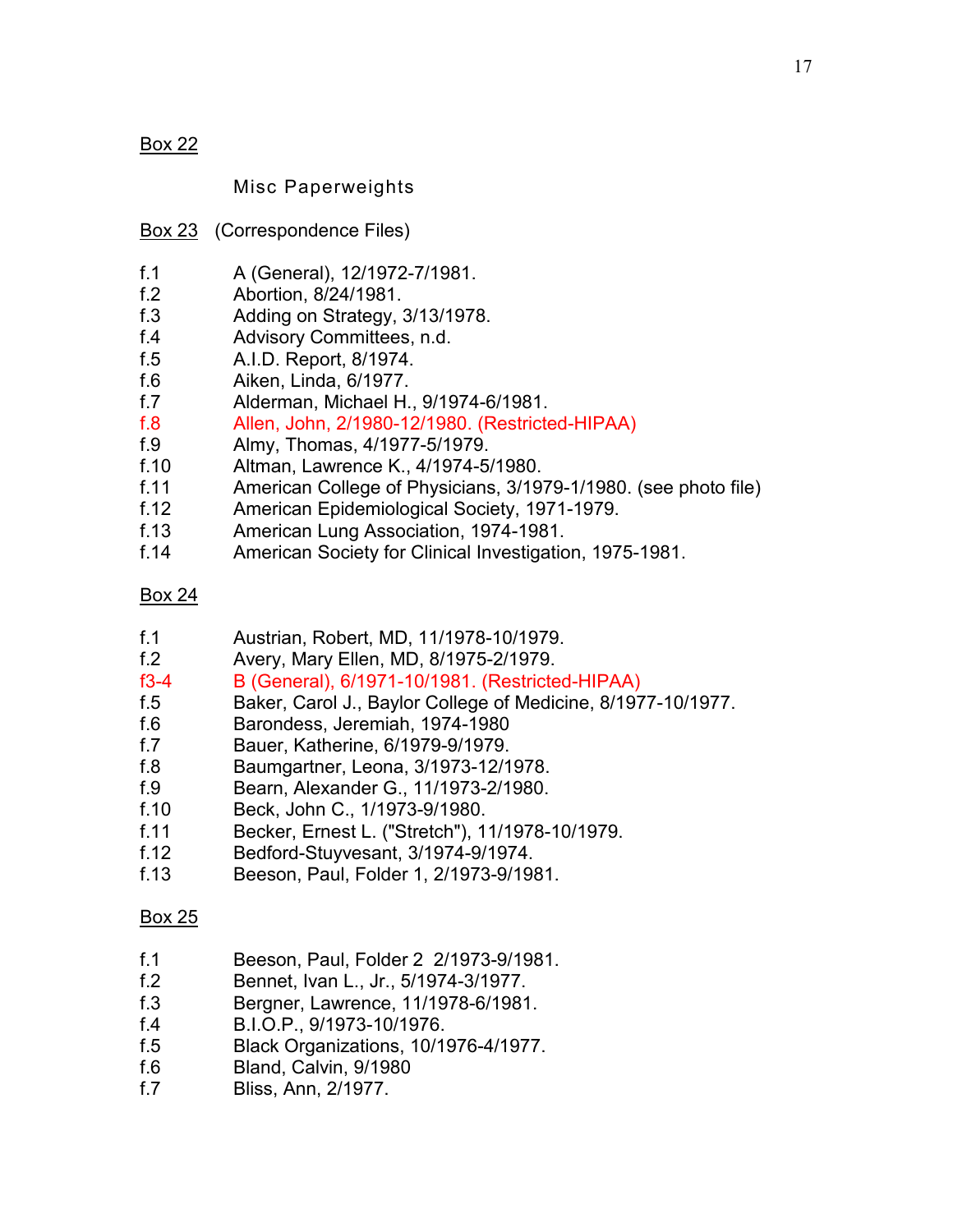### Box 25 (continued)

- f.8 Block, James A., 9/1981.
- f.9 Bogdonoff, Morton, 5/1975-8/1979.
- f.10 Bonica, John J., 10/1973-3/1975.
- f.11 Book Program, 2/1974-4/1974.
- f.12 BOSTID, 4/1973-3/1981.
- f.13 Boyce, Samuel H., IV, 7/1974-12/1974.
- f.14 Buchanan, Robert, 1972-1977.
- f.15 Bulgaria, 3/1972-11/1980.

## Box 26

- f.1 Bulletin of Atomic Scientists, 9/1978-4/1981.
- f.2 Burrows, Benjamin, 4/24/1980.
- f.3-4 C (General), 5/1973-10/1981. (Folder 4: Restricted-HIPAA)
- f.5 Califano, Joseph, 7/1978-8/1978.
- f.6 Capitation (USMFS), 9/1977.
- f.7 Cassell, Eric J., 4/1974-4/1981.
- f.8 Century Association, 1972-1981 (see Charpie)
- f.9 Chapman, Carleton, 6/1973-10/1979.
- f.10 Charpie, Bob, 1978.
- f.11 Child Abuse, 8/1978-1/1979.
- f.12 Child Health Care, 1/1977-6/1978.

## Box 27

#### f.1-3 China, 4/1976-3/1981. (Folder 1 Restricted-HIPAA)

- f.4 China, Committee on School Education, 1979.
- f.5 Chinn, May Edward, MD, 5/1980.
- f.6 Chronic Disease Program, 9/1981.
- f.7-8 C.I.R. of National Academy of Science--Correspondence, reports etc., 11/7:
- f.9 Cirrhosis, 6/1981
- f.10 Cleveland, Harlan, 12/1973-6/1980.

- f.1 Cluff, Leighton E., 10/1975-12/1979.
- f.2 Columbia/Barnard, 8/1978-6/1981.
- f.3 Columbia, Committee/Health Sciences, 4/14/1981.
- f.4 Columbia, Felig, Philip, 8/1980.
- f.5 Columbia P & S, "Barriers to Access...", 11/1980.
- f.6 Columbia Presbyterian Medical Center, 4/1980-3/1981.
- f.7 Columbia Trustees, 9/1979-4/1981.
- f.8 Columbia University, 6/1980-10/1981.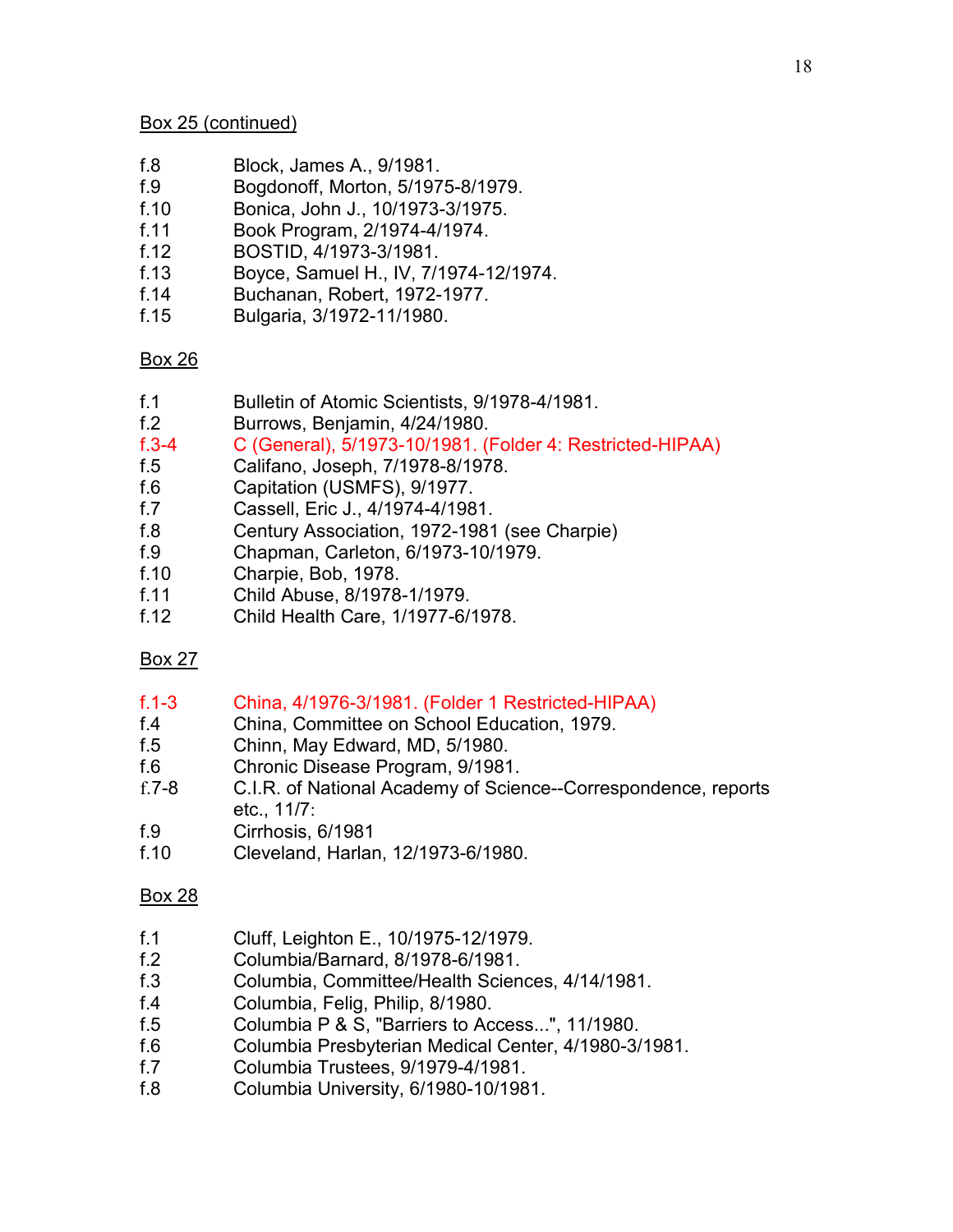### Box 28 (continued)

- f.9 Columbia University/ Nomination for Honorary Degrees, 12/1976- 1/1979.
- f.10 Colloquiums on Bicentennial Medicine in U.S., 5/1976.
- f.11 College of Medicine and Dentistry, N.J./Rutgers, 1/1979-6/1979.
- f.12 Community Hospital, 3/1974-6/1975.
- f.13 Comstock, George, 3/1979.
- f.14 Conferences & Articles List, 1/1978-10/1981.
- f.15 Cooper, Theodore, 6/1977-2/1979.
- f.16 Cornell Alumni, 2/1978 & Alumni Quarterly article on MCD, 6/1979.
- f.17 Coronary Heart Disease--Reprints, 1/1977-1/1981.
- f.18 Cosmos Club, 12/1973-6/1981

## Box 29

- f.1-2 Costikyan, Edward, 4/1973-10/1977 & Frances, 3/1975-2/1978
- f.3 Council on Foreign Relations, 10/1976-8/1980.
- f.4 Council on Science and Technology for Development, 1/1978;5/1979.
- f.5 Crutcher, James';. 3/1978-5/1978. (Restricted-FERPA-HIPAA)
- f.6 Curtis, James L., 9/1973-1/1981.
- f.7 D ( General ), 9/1973-6/1981. (Restricted-FERPA)
- f.8 Dartmouth Medical School (also Robbins, Fred), 1/1977-10/1980.
- f.9 Daedalus, 11/1973-4/1974.
- f.10 Death (Soudek article, Summer '1979).
- f.11 Delbanco, Thomas, 10/1980-5/1981.
- f.12 Delmonte, Dr. Lillian (Memorial Sloan-Kettering), 1975-1977.
- f.13 Dentists, Fellows List, 9/24/1981.

- f.1 Deuschle, Kurt, 5/1974-7/1981.
- f.2 Diethelm, Arnold, 7/1974-9/1981.
- f.3 Dole, Vincent, 1/1975-2/1979.
- f.4 Drew, Charles R., Postgraduate Medical School, 6/1973-2/1975.
- f.5 Dryer, Bernard, 8/1976-5/1978.
- f.6 DuBos, Rene J., 10/44-1/1981.
- f.7 Duke University Medical Center Proposal, 5/1974-8/1974.
- f.8 Dusseau, John, 1/1978-6/1981.
- 
- f.9 E (General), 1/1975-9/1981. f.10 Ebert, Robert, 4/1977-11/1979.
- f.11 Ebin, Lois, 3/1980-4/1980.
- f.12 "Educating Physicians .for the Future", Blue Cross, 7/1981.<br>f.13 Egypt, Israel, 12/1972-4/1980.
- f.13 Egypt, Israel, 12/1972-4/1980.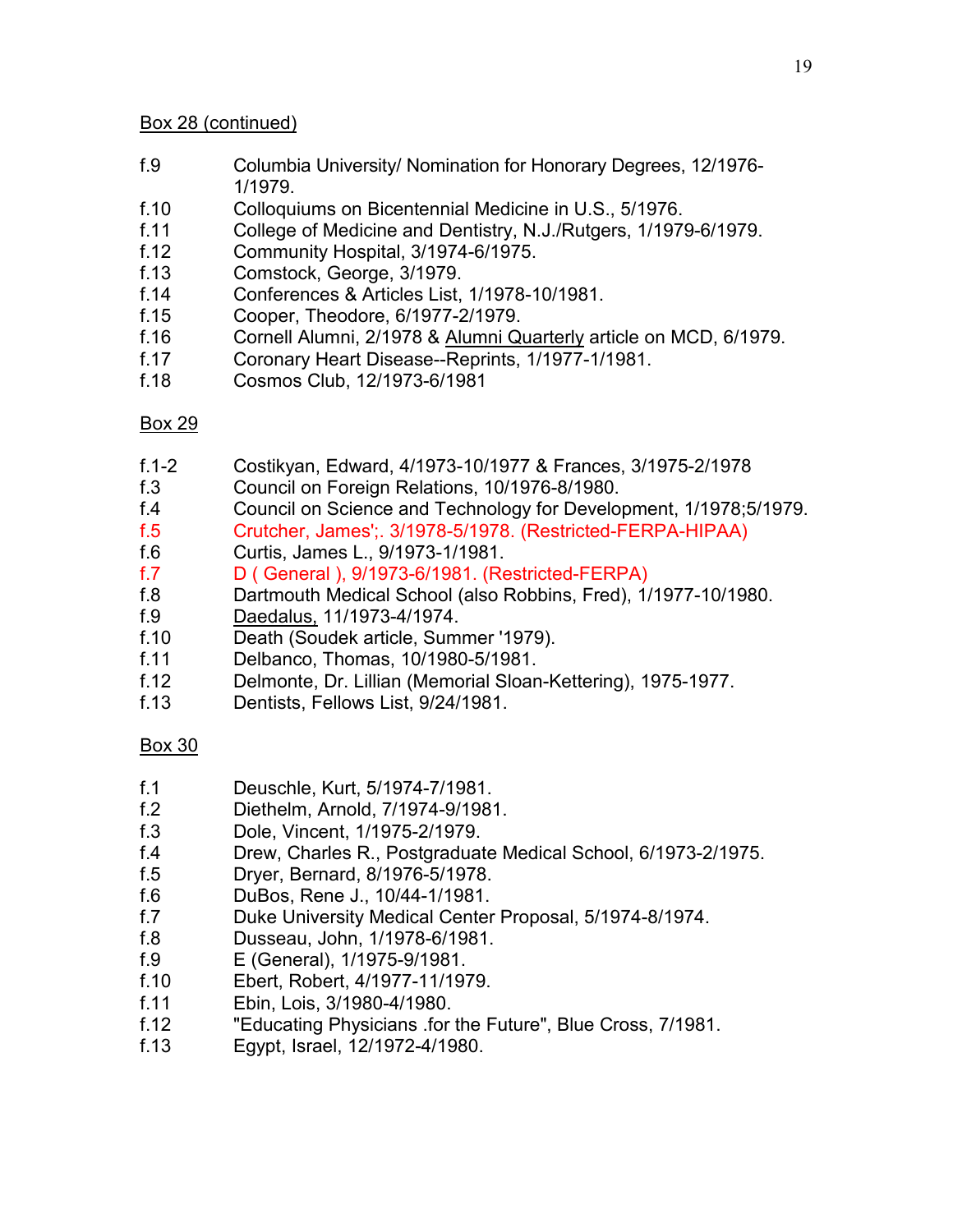- f.1 Egypt, Israel, 12/1972-4/1980.
- f.2 Eisenberg, Leon, 3/1978-6/1981.
- f.3 Emergency Medical Service, 5/1973-7/1978.
- f.4 Emergency Medicine, Resident/Fellow Program, 5/1975-7/1975.
- f.5 Ethics, 6/1967-1969.
- f.6-7 F (General), 6/1973-10/1981
- f.8 Fairbank, John K., 1.1975-4/1975.

# Box 32

- f.1 Falkner, Frank, M.D., 2/1978-4/1979.
- f.2 Family, 11/1975-10/1976.
- f.3 Family Resident Program, 3/1974-7/1974.
- f.4 Farmer, Terrence & Thomas (personal), 12/1975-6/1981. (Restricted-HIPAA)
- f.5 Feinstein, Alvan, 7/1976-1982.
- f.6 Firman, James, 12/15/1980.
- f.7 Forkner, Claude, 2/1976-11/1977.
- f.8 Forward Planning, 1/1977-1/1979.
- f.9 Foundation History, 2/1980.
- f.10 Fox, Wallace, 3/1974-11/1979.
- f.11 Francis, Parkie B. Foundation, 10/1974-1/1975.
- f.12 Franklin, Evangeline, 10/1969-5/1976 (see also Many Farms IV B). (Restricted-FERPA)
- f.13 Friess, Constance, M.D., 4/1976-12/1979.
- f.14-15 G (General), 10/1973-11/1981. (Folder 15: Restricted-FERPA)

- f.1 Gajdusek, Daniel Carleton, 9/1977-8/1980.
- f.2 Gamburg, Minnie, 1978.
- f.3 General Medical Care, n.d. (see Primary Medical Care).
- f.4 Gillmore, Daniel, 7/1974-7/1975.
- f.5 Ginzberg, Eli, 11/1974-5/1981.
- f.6 Goheen, Margaret (Megan), 4/1974-2/1975.
- f.7 Goodfield, June, MD, 1/1975-9/1977. (Restricted-HIPAA)
- f.8 Goodwin, Robert, MD, 3/1972-3/1978.
- f.9 Gordon, James, 2/1978-1/1979.
- f.10 Grant, Christine, 1/1979.
- f.11 H (General), 1/1973-11/1981. (Restricted-HIPAA)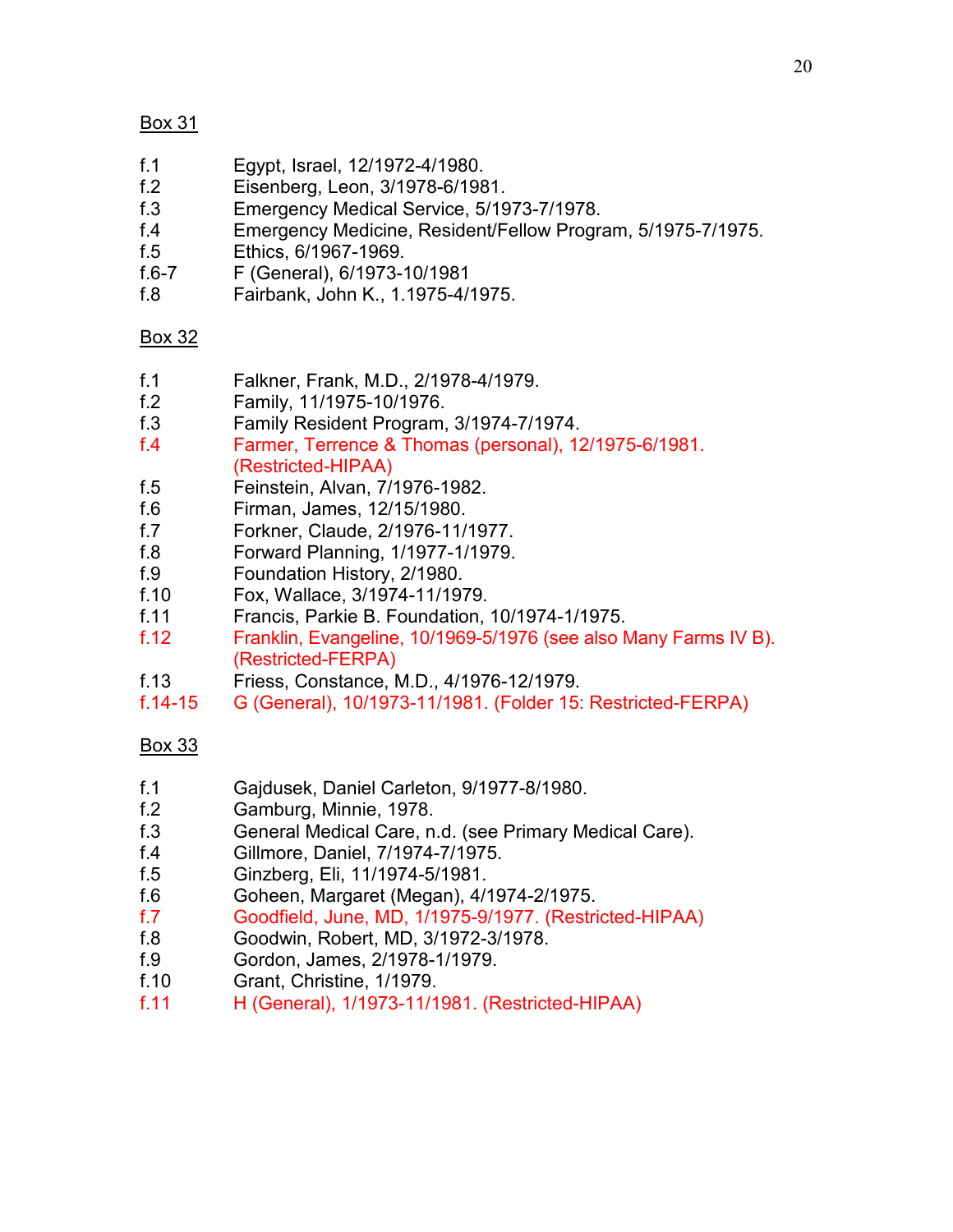- f.1 H (General), 1/1973-11/1981. (Restricted-HIPAA)
- f.2 Ham, Thomas Hale, 1/1975-2/1978.
- f.3 Hamburg, David A., 1/1974-9/1980.
- f.4 Harpur Forum, 10/1978-11/1978.
- f.5 Hawaii ("Medical Education at University of Hawaii"), 1/1971.
- f.6 HMO's (McD's Paper), post 1973.
- f.7 Health Services Corp., 1/1978-10/1978.
- f.8 Henry, James F., 1979-1980
- f.9 Hiat, Howard, 1973-1978
- f.10 Hiat/Bok, 1978-1979
- f.11 Hicks, Robert (Restricted-FERPA)
- f.12 Hillhouse High School Reunion, 5/30/1975
- f.13 Himsworth/Beeson, 1978-1980
- f.14 Hinkle, Lawrence, 4/1977-6/1979.
- f.15 Hitch, Charles J., 4/1977-9/1977.
- f.16 Hoffman, Stephen, 4/1972-9/1981.

## Box 35

- f.1 Hornick, Richard, 7/1977-3/1978.
- f.2 Hospice Articles, 1978.
- f.3 Hubbard, Wm., MD, 2/15/1978.
- f.4 I (General), 7/1973-10/1981 (Restricted-FERPA).
- f.5 Indians, Association on American Indian Affairs, 1/1974-5/1980.
- f.6 Infant Mortality, 1977-1979.
- f.7 Influenza, 1/1969-3/1969.
- f.8 Information Systems Project, 7/1978.
- f.9 Inst. for Congress, 6/1973-11/1976.
- f.10 I.S.T.C., 3/1979-11/1979.
- f.11 Institute of Medicine (IOM),  $3/1974-9/1981$ .

- f.1 Institute of Medicine, Congress, 3/1973-2/1978.
- f.2 Institute of Medicine, Membership Policy Committee, 6/1974-10/1980.
- f.3 Institute of Medicine, National Academy of Sciences, Proposal of Candidates for Election, 11/1977-1/1981.
- f.4 Institute of Medicine, History, 1968-1980.
- f.5 Institute of Medicine, Presidential Search Committee, 3/1979- 3/1980.
- f.6 Institute of Medicine, Presidential Search Committee, Council, 5/1973-1/1974.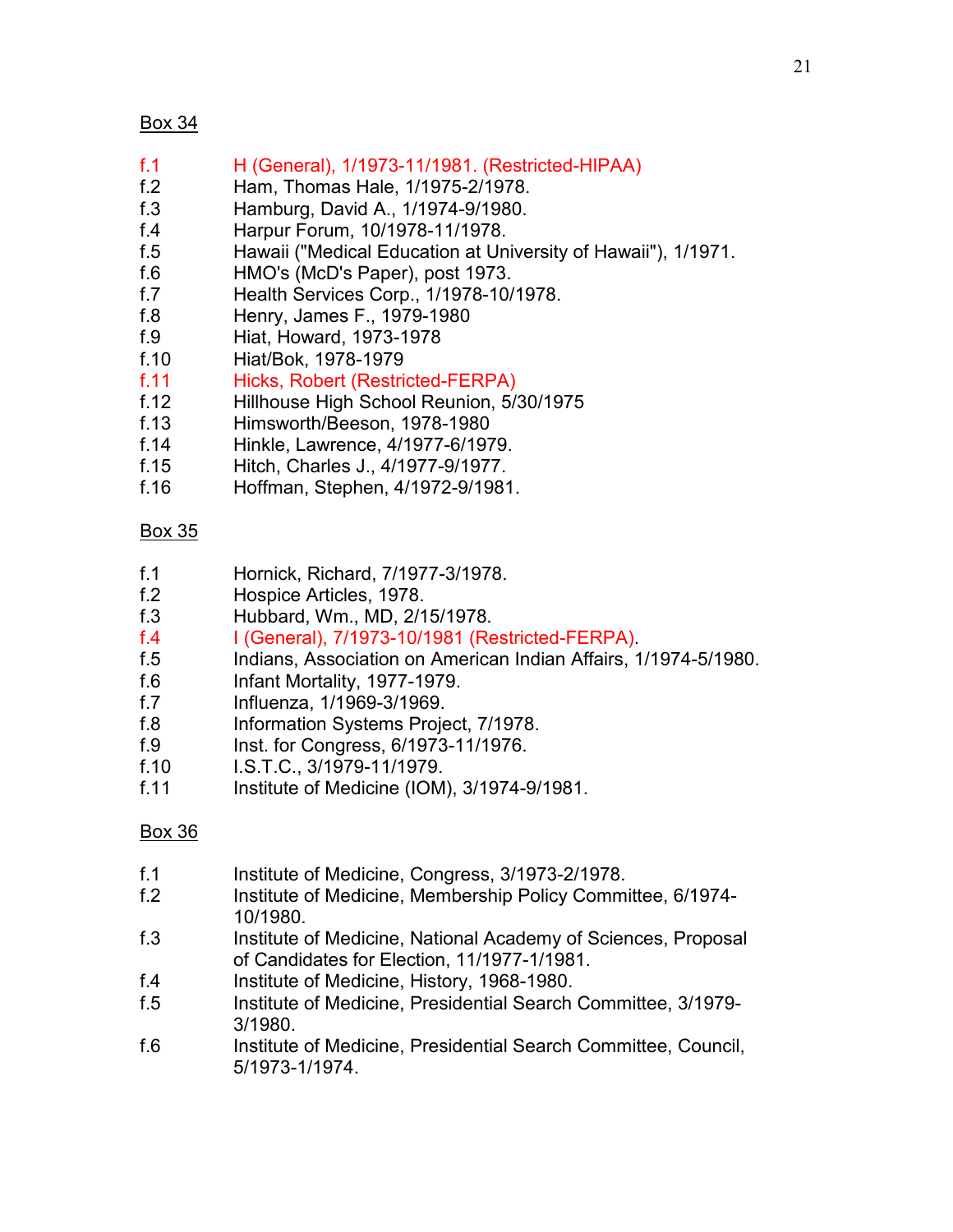#### Box 36 (continued)

- f.7 Institute of Medicine, Bryant Committee, International Health, 1973-1978.
- f.8 Institute of Medicine, Evans Committee, International Health, 5/1979.
- f.9 Institute of Medicine, Frederickson, Donald S., M.D., 1974-1981
- f.10 Institute of Medicine, Committee on International Relations, 1/1980-2/1980
- f.11 Institute of Medicine, Conference, Bellagio, Italy, 10/1979.
- f.12 Institute of Medicine, Conference on Pharmaceuticals, D. Hamburg 1/1979

## Box 37

- f.1 Institute of Medicine, Conference on Human Rights, 4/1977.
- f.2 Institute of Medicine, Robert Wood Johnson Foundation, Health Policy Fellows, 1976-1977
- f.3 Institute of Medicine, Robbins; Simon; Trexler, 1979-1981.
- f.4 Institute of Medicine, Task Force on Structure, 1980-1981.
- f.5 Institute of Medicine, Vietnam, 8-9/1973.
- f.6 Interplanetary Society, 4/1973-1/1974.
- f.7 Interurban Clinical Club, 4/1974-6/1979.
- f.8 Iran, 12/1974-3/1975.
- f.9 J (General), 9/1972-6/1981.
- f.10 Jacobs, Robert Alan, 8/1977-12/1977. (Restricted-HIPAA)
- f.11 James, Thomas N., MD, 4-5/1978.
- f.12-13 Johnson, Kenneth G., 9/1973-12/1980.
- f.14 Johnson, Kenneth, Century Club Nomination, 5/1980-12/1980.
- f.15 Johnson, Kenneth, IOM Nomination, 12/1980.
- f.16 Johnson, Marie Louise, (Mrs. K.G.), 6/1977-8/1980.

- f.1-2 K (General), 1973-1981. (Folder 1: Restricted-FERPA)
- f.3 Kaiser Foundation Report on Health Care, 12/1972.
- f.4 Kalinowski, Robert H., 7/1974-6/1977.
- f.5 Karel, Frank, 3/1976.
- f.6 Kay, Professor L., Sensory Perception Proposal, 8/1978-11/1978.
- f.7 Kennedy, Donald, 11/1976-8/1979.
- f.8 Khakpour, Manijeh, M.D., 7/1980-7/1981.
- f.9 Kilbourne, Edwin D., Chapter XIII, n.d., Correspondence, 4/1979- 6/1981.
- f.10-11 Kilbourne, Edwin, Prop. and Papers on Flu, 1973-10/1978.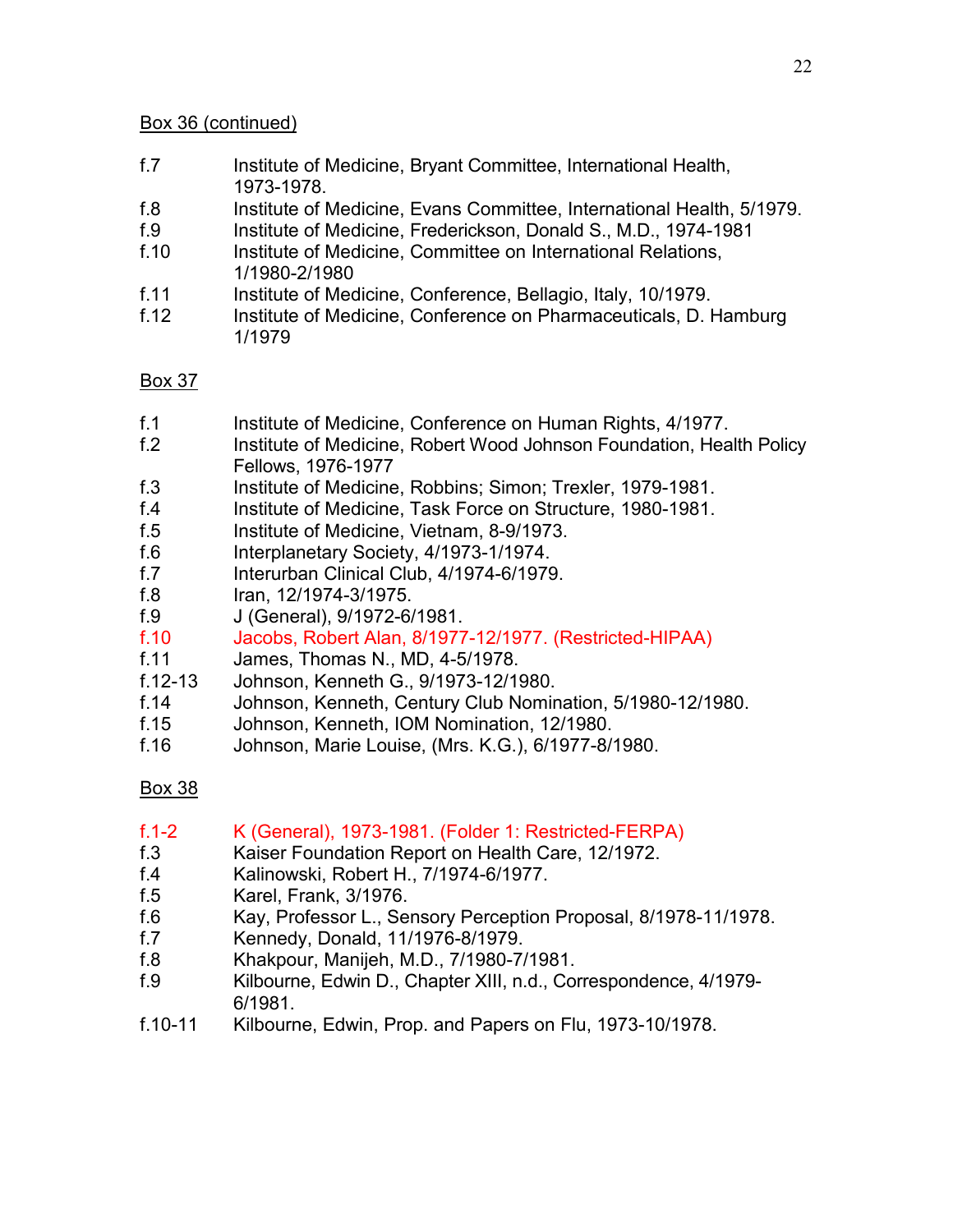- f.1 Klein, Daniel B., 6/1970-7/1975. (Restricted-FERPA)
- f.2 Knowles, John, MD., 8/1974-4/1979.
- f.3 Koch-Weser, Dieter, 1/1970-4/1979.
- f.4 Krim, Mathilde, PhD., 12/1978-1/1979.
- f.5 Kurnitz, Stephen, MD., PhD, Articles, 1969-1976.

f.6-7 L (General), 11/1968-9/81. (Restricted-HIPAA)

- f.8 Lee, Phillip, MD, 12/1973-9/1980.
- f.9 Levin, John, 9/1977-3/1981.
- f.10 Levin, Wilbur, 7/1974-11/1979.
- f.11 Levine, Philip, MD, 7/1976-9/1981.
- f.12 Living Will, 1/1978-5/1978.
- f.13 Lythcote, George I., MD, 5/1973-6/1980.
- f.14 M (General), 1/1973-11/1981.

## Box 40

- f.1 M (General), 1/1973-11/1981.
- f.2 Madison, Donald L., 3/1972-12/1977
- f.3 Mahler, Halfdan, MD, 10/1978-11/1978
- f.4 Mahoney, John F., 7/43-12/49. (Restricted-HIPAA)
- f.5 Marks, Joan (Sarah Lawrence College), 6/1980-9/1980.
- f.6 Marks, Paul, 7/1974-9/81.
- f.7 Martin, William. McC., 5/1976-3/1981.
- f.8 Maryland, University of, Medical Experiment, 1975.
- f.9 Matthews, Lisa, 6/1975-1/1976. (Restricted-FERPA)

- f.1 Mac (General), 5/1973-6/1981. (Restricted-HIPAA)
- f.2 MacEachron, David (Japan Society), 1/1977-7/1978.
- f.3 Madison/Shenkin Paper ( Committee for Responsible Physicians), 6/1978.
- f.4 Mc (General), 5/1973-6/1981. (Restricted-HIPAA)
- f.5 McBride, Andrew F., Jr., MD, 12/1973-4/1980.
- f.6 McBride, Andrew F., III, 2/1978-6/1980.
- f.7 McCarthy, Eugene, MD, (NYH-CMC), 3/1978.
- f.8 McCormick, Marie, MD, 11/1979-7/1981.
- f.9 McDermott, Catharine, 5/2/1979.
- f.10-11 McGill, William J., 10/1973-5/1980.
- f.12 McKeown, Thomas, 2/1979-8/1980.
- 
- f.13 Medicaid Mills, 1975-1977. Medical Schools, 1973-1974.
- f.15 Meikle, Thomas H., 4/1973-7/1980.
- f.16 Mellinkoff, Sherman M., MD, 3/1978.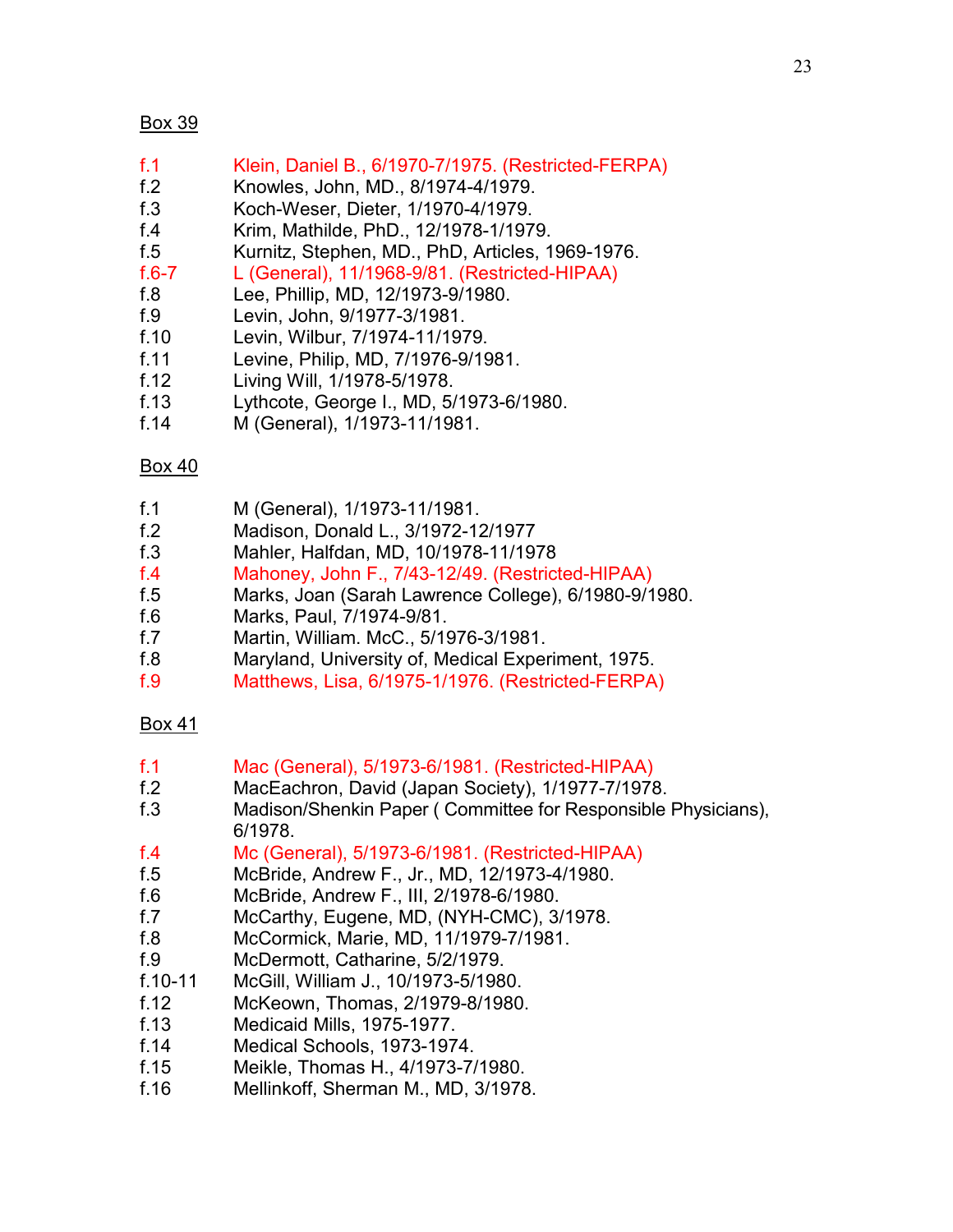#### Box 41 (cont)

f.17 Mellors, Robert C., Ph.D., 11/1975-3/1978.

## Box 42

| f.1             |                                                    |  |
|-----------------|----------------------------------------------------|--|
|                 | Merkatz, Irwin R., 11/1973-11/1979.                |  |
| f <sub>12</sub> | Migrants, 5/1973.                                  |  |
|                 | Miller, C. Phillip, MD, 1974-1980                  |  |
| f.3             | Millman, Robert (NYH-CMC), 5/1975-12/1975.         |  |
| $f.4 - 5$       | Minority Groups, 1964-1974.                        |  |
| f.6             | Moon, Reverend (I.C.U.S.), 6/1976-7/1980.          |  |
| f.7             | Morehouse Medical School--Feasibility Study, 1978. |  |
| f.8             | Morgan, Gerald D., 6/1976-7/1976.                  |  |
| f.9             | Morison, Robert, 6/1973-8/1981. (Restricted-HIPAA) |  |
| f.10            | Morrow, Richard H., 1969-1974.                     |  |
| f.11            | Mote, I.W. (China), 1974-1979.                     |  |
| f.12            | Moulding, Thomas, MD, 10/1974-3/1979.              |  |

f.13 Murphy, John, 4/1974-8/1981.

- f.1 Muschenheim, Carl, 8/1973-4/1977. (Restricted-HIPAA)
- f.2 N (General), 4/1973-11/1981. (Restricted-FERPA-HIPAA)
- f.3 Naquency, Toby, M.D., 6.1972-9/1977.
- f.4 National Academy of Sciences, Annual Meeting, 4/1981.
- f.5 National Academy of Sciences, By-Laws, 411973-4/1980.
- f.6 National Academy of Sciences, Biography of McD, 11/1978.
- f.7 National Academy of Sciences, Committee on Remote Sensing, etc 5/1975-8/1976.
- f.8 National Academy of Sciences, Diesel Impacts Study, 8/1980-9/1980.
- f.9 National Academy of Sciences, Elections (Press, etc.), 1980.
- f.10 National Academy of Sciences, Election Procedures, 7/1978-8/1981.
- f.11 National Academy of Sciences, Handler, Philip, 4/1973-7/1981.
- f.12 National Academy of Sciences, Health Service Research (V. Dole), 1/1979-3/1979.
- f.13 National Academy of Sciences, Hebrides, 3-4/1974.
- f.14 National Academy of Sciences , IOM Hypertension Review, 1980.
- f.15 National Academy of Sciences, IOM Workshop, 9/3-5/1980.
- f.16 National Academy of Sciences, Membership Candidates, 4/1978.
- f.17 National Academy of Sciences, Membership Procedures, 8/1977- 7/1980.
- f.18 National Academy of Sciences--National Research Council , 6/1980-4/1981.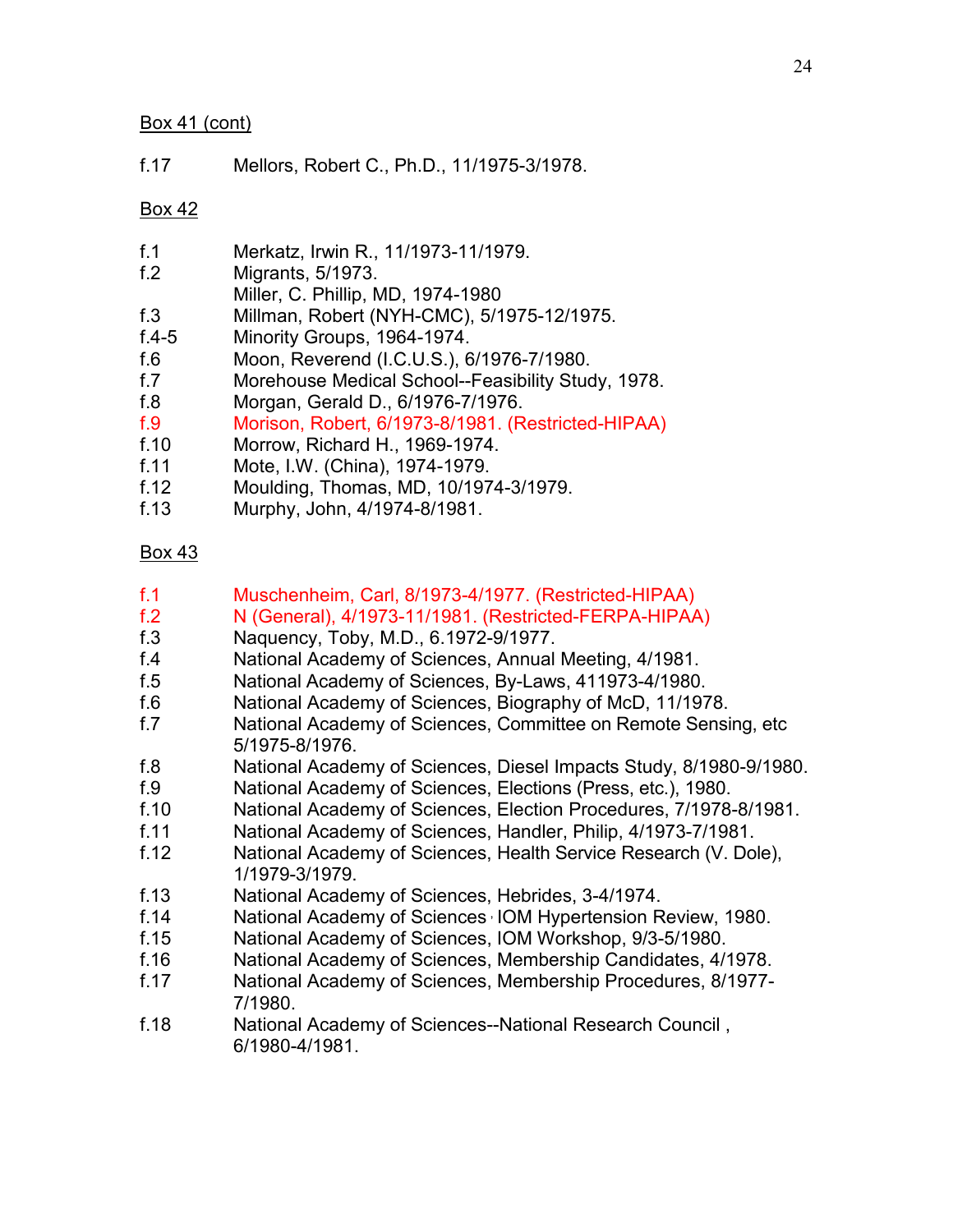- f.1 National Academy of Sciences, Press Releases, etc., 1966-1968.
- f.2 National Academy of Sciences, Section of Medical Science, 4/1973- 5/1974.
- f.3 National Advisory Health Council, Material for Discussion with Secretary, 2/16/1959
- f.4 National Commission-Shannon, 6/1974.
- f.5 National Institutes of Health Task Force, 3-4/1981.
- NIH Task Force on Cooperative Research, 4-5/1981.
- f.8 National Programs, 8/1979-9/1979.
- f.9 Nevada, University of, 11/1973.
- f.10 Newill, Dr. Vaun, 2/1976-6/1976.
- f.11 N.Y. Giants (Football) Subscription (Raymond., Dana), 1973-1981.
- f.12 New York Hospital, Dr. William. Arnold, 11/1977.
- f.13 New York Hospital, 7/1975-6/1981.
- f.14 New York Hospital, Cornell, 1/1977-6/1980.
- f.15 New York State Department of Health (Dr. Kevin Cahill), 12/1978-1/1981.
- f.16 New York State , Temporary State Commission on Living Costs, 7/26/1981
- f.17 New York University, 3/1977-11/1977.
- f.18 Nichols, Andrew W., 3/1979-9/1981.
- f.19 North Carolina, Gov. James B. Hunt, Jr., 9/1977-2/1978.
- f.20 Notes taken by Rene Dubos on McDermott Lectures, 1951 (copies of originals in Rockefeller University Archives rec Fall 1987)
- f.21 Nuclear War and Weapons, Effects of, 5/1981-6/1981.
- f.22 Nurse Practitioners, 9/1973-6/1978

- f.1 Nursing Paper, 9/1978-10/1978
- f.2 Nutrition, Articles, 7/1976-5/1977. (Restricted-HIPAA)
- f.3 Nutrition and Brain Damage, 4/1974-11/1974.
- f.4 O (General), 4/1974-10/1981.
- f.5-6 P (General), 1973-191981. (Restricted-HIPAA)
- f.7 Pan American Health Organization, 4/1974-3/1975.
- f.8 Perpich, Joseph, MD, J.D., 2/1981-4/1981.
- f.9 Physicians for Social Responsibility, National Advisory Board, 9-10/1981.
- f.10 Piller, Gordon J., 11/1978-8/1979.
- f.11 Plum, Fred (Cornell), Comp. Neurology Data Bank, 7/1974-2/1981.
- f.12 Polls, 1976
- f.13 Population Control, 1980.
- f.14 P.P.C.--Minutes, 6/1981-9/1981.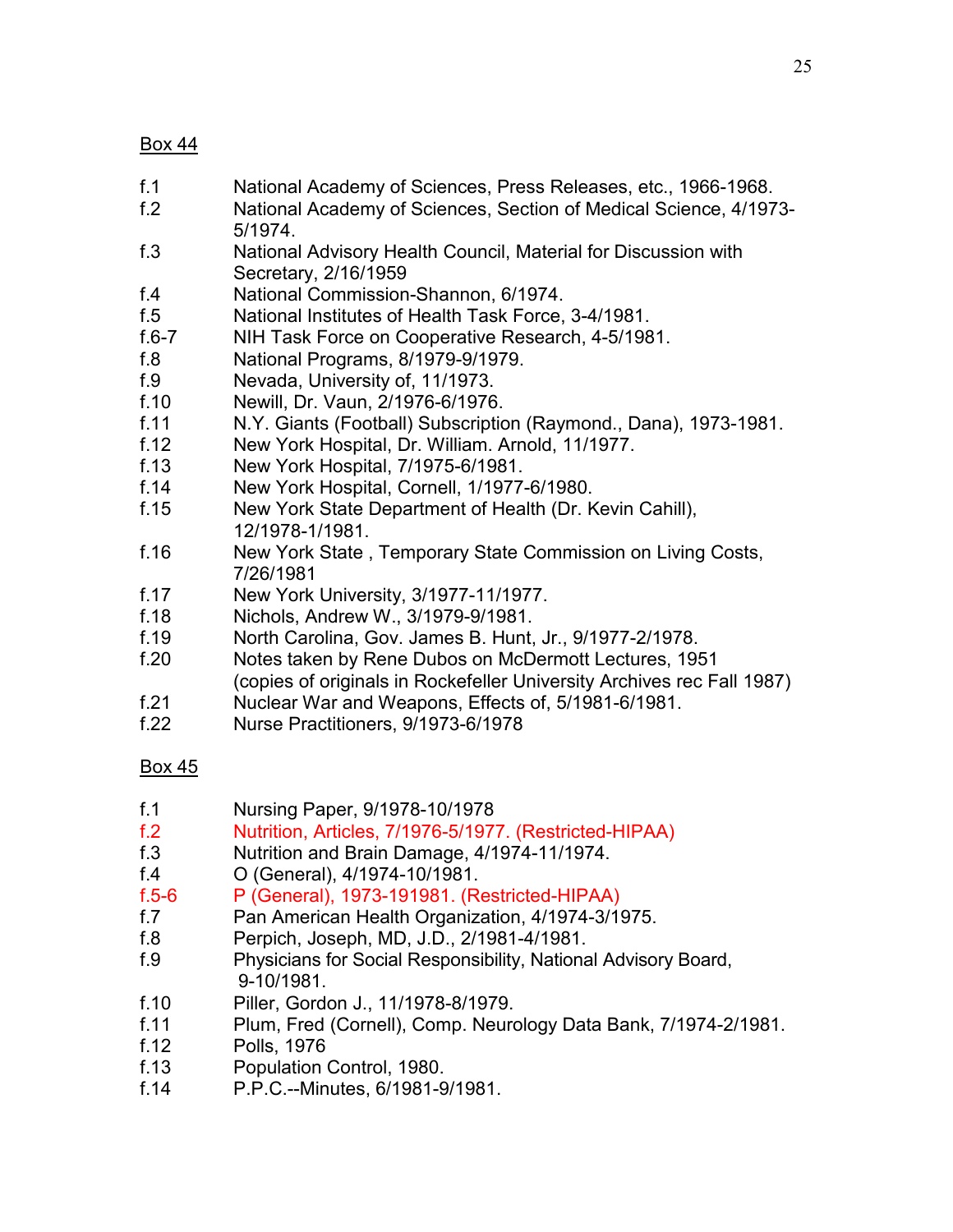## Box 45 (cont)

f.15 Princeton Medical Group, n.d.

# Box 46

- f.1 Princeton University, 1/1968-6/1981.
- f.2 Princeton University, Bowen, William G., Pres., 2/1974-7/1981.
- f.3 Princeton University, Class of 1924, 55th Reunion, 6/1979.
- f.4 Princeton University, Class of 1930, 50th Reunion, 6/7/1980.
- f.5 Princeton University, Course, 1974-1975. (Restricted-FERPA)
- f.6 Princeton University, Course, 1979
- f.7-8 Princeton University, Course Lecture, 2/10 & 2/12/1981.
- f.9 Princeton University, Health Services Council, 1/1975-7/1981.
- f.10 Princeton University, Thesis Advisor, 10/1979-3/1980.
- f.11 Primary Care Residencies, 11/1972-3/1977.
- f.12 Problem Solving Session, 7/10/1979.
- f.13 Proger, Samuel, Primary Care, 8/1974-9/1974.

# Box 47

- f.1 Protein Task Force, 7/1980-1/1981.
- f.2 Public Affairs and Public Information, 5/1973-7/1974.
- f.3 Q (General), 8/1977-3/1978.
- f.4 R (General), 1/1974-9/1981.
- f.5 Reader, George, MD, 10/1973-1/1979.
- f.6 Research Support, 1978/1979.
- f.7 Retirement Research Foundation (Millennessy). 3/1981.
- f.8 Reznokoff, Paul, MD, 9/1977-5/1981.
- f.9 Rice, Dorothy P., 2/1976-10/1979.
- f.10 Roberts, Richard B., 4/1974-8/1977.
- f.11 Robbins, Fred/Cosmos Club Nominations, 10/1980-4/1981.

- f.1 Robitzek, Edward, 3/1978-7/1979. (Restricted-HIPAA)
- f.2 Roche, Mary & Terence (Personal), 6/1974-5/1980. (Restricted-HIPAA)
- f.3 Rogers, Carl R., 3/1974-8/1977.
- f.4 Rogers, David E., 191977-1980.
- f.5 Rogers, Terence A., 4/1974-9/1980.
- f.6 Rosatti & Sherry--Clippings with Reprint, 1978.
- f.7 Rosenberg, Dr. Norman, 11/1973-3/1976.
- f.8 Rutgers--DNA, Sickle Cell Anemia, 11/1980-2/1981.
- f.9 S (General), 12/1973-10/1981
- f.10 S (General), 12/1973-10/1981 (Restricted-HIPAA)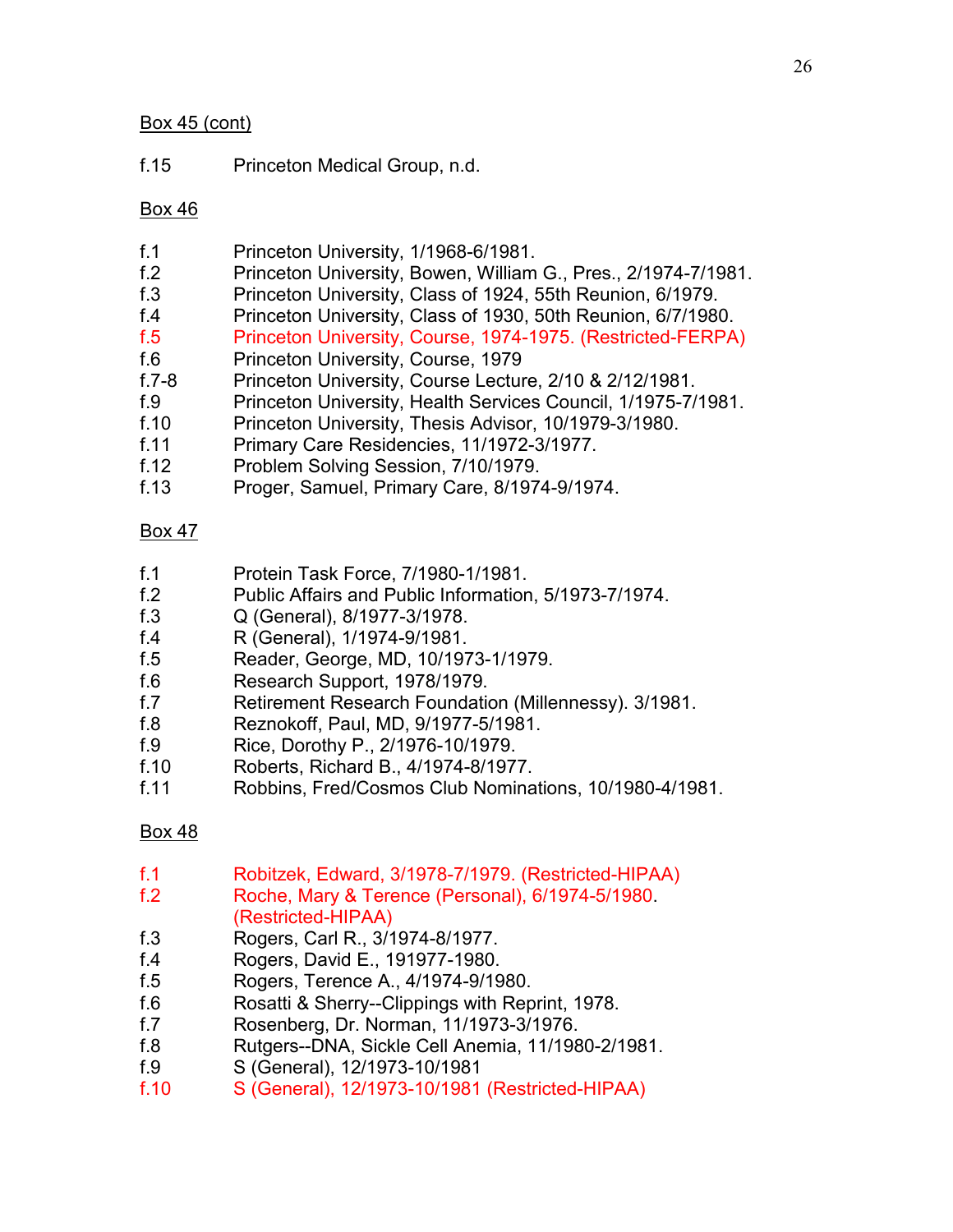- f.1 S (General), 12/1973-10/1981. (Restricted-HIPAA)
- f.2 Sacks, Michael, 4/1978-11/1978.
- f.3 Sadler, Alfred, M.D., 5/1979-3/1980.
- f.4 Sadler, Blair, 9/1975-4/1979.
- f.5 Saperstein, Alfred, 11/1973-5/1975.
- f.6 Schaeffer, Leonard (HEW), 11/1978-12/1979.
- f.7 Schepp, Leopold Foundation, 9/1974-9/1981.
- f.8 Schroeder, S.A., 6/1980-9/1980.
- f.9 Schwartz, Doris, 5/1975-3/1978.
- f.10 Schwartz, Leroy L., M.D., 7/1975-3/1978.
- f.11 Science Magazine, 12/1977.
- f.12 Seldin, Donald W., 6/1975-12/1980.
- f.13 Sellers, Thomas F., Jr., 8/1980-5/1981.

## Box 50

- f.1 Sexuality (Finney), 5-6/1973. (Restricted-HIPAA)
- f.2 Sheldon, Roger A., 12/1973-7/1978.
- f.3 Slepian, Marvin S., 6/1975-12/1976.
- f.4 Sloan Commission on Government and High Education, 10/1977-3/1980.
- f.5 Smallpox--Literature, 1974-1979.
- f.6 South African Investments, 1977.
- f.7 Sovern, Michael (Columbia Univ. Investiture), 9/1980.
- f.8 Stallones, Reuel A., M.D., 3-11/1980.
- f.9 Starfield, Barbara, 3-7/1980.
- f.10 Stead, Eugene, Jr., 12/1975-8/1979.
- f.11-12 Stead Lecture, Correspondence, Lecture, 3/1974-11/1974.
- f.13 Strengthening US Programs to Improve Health Care, 4/1978
- f.14 Strickland, W.J., 5/1973-9/1973.
- f.15 Striner, Herbert E., 9/1973.
- f.16 Stunkard, Albert, 9/1975-10/1978.
- f.17 Sutherland, John, 3/1973.

- f.1 T (General), 4/1973-9/1981.
- f.2 Task Force, Maternal and Prenatal Health, 12/1974-1/1976.
- f.3 Task Force, National Conference on Preventative Medicine, 12/1974-1/1975.
- f.4 Temin, Peter, 1979
- f.5 Thoens, John, 6/1976-9/1981.
- f.6 Thomas, Lewis, M.D., 2/1973-4/1979.
- f.7 Three Mile Island (Jacob Fabrikent), 9/1979-11/1979.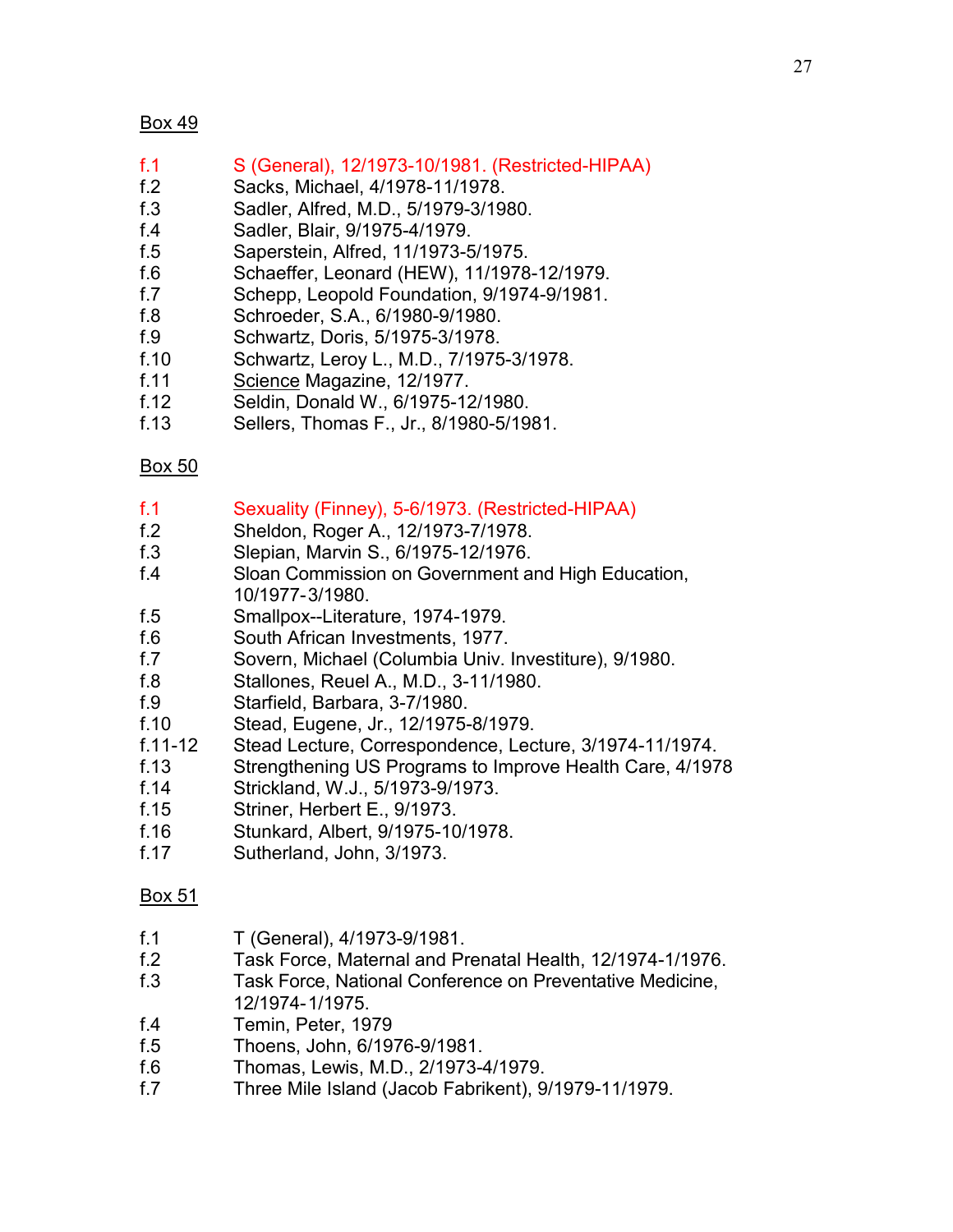## Box 51 (cont)

- f.8 Tilson, David, 2/1979-9/1981
- f.9 Tressler, Arthur, 8/1976-10/1980
- f.10 Trudeau Institute, 12/1973-12/1980.
- f.11 T.B., Disappearance of, Staff Talk (Have tape), 5/15/1976.
- f.12 Turino, Gerard, 3/1980-10/1980.
- f.13 U (General), 4/1979-5/1981.
- f.14 UNCSTD, Vienna, 6/1979-8/1979.

## Box 52

- f.1 UN Conference, 1963; Todd, M., 9/1978-12/1979.
- f.2 United Negro College Fund, 191980.
- f.3 V (General), 12/1974-1/1981.

f.4-5 W (General), 5/1973-9/1981. (Folder 5: Restricted-FERPA)

- f.6 Walsh, William., 4/1975-11/1977.
- f.7 Wangeman, Frank, 9/1975-10/1981. (Restricted-HIPAA)
- f.8 Ward, Hal., MD, 1/1974-3/1979.

## Box 53

- f.1 Weston, Moran, PhD., 5/1977-5/1981.
- f.2 Weymuller, Robert, 6/1979-10/1979.
- f.3 Whitlock, John (Dr.), 6/1973-3/1977.
- f.4 Who's Who, 1977-1981.
- f.5 Wijsmuller, Gerard, 8/1960-1/1974. (Restricted-HIPAA)
- f.6 Wilson, Carroll, 7/1973-6/1977.
- f.7 Wolfson, Edward A., 12/1973-10/1979.
- f.8 Woodward, Theodore, 3/1979-8/1979.
- f.9 World Bank, 8/1979.
- f.10 World Health Organization, 6/1966-6/1981.
- f.11 World Health Organization, Geneva, K.L. Hitze, 2/1979-12/1980.
- f.12 World Health Organization, Geneva, TB and Respiratory Diseases, 6/1978-7/1981.

- f.1 World Health Organization, Primary Health Care, 6/1978-5/1979.
- f.2 Wright, Irving, M.D., 7/1976-1980.
- f.3 Y (General), 10/1974-8/1981.
- f.4 Z (General), 5/1977-6/1981.
- f.5 Pharmaceuticals for Developing Countries, Conference Proceedings, National Academy of Sciences, January 1979
- f.6 Reprints, 1944-1958